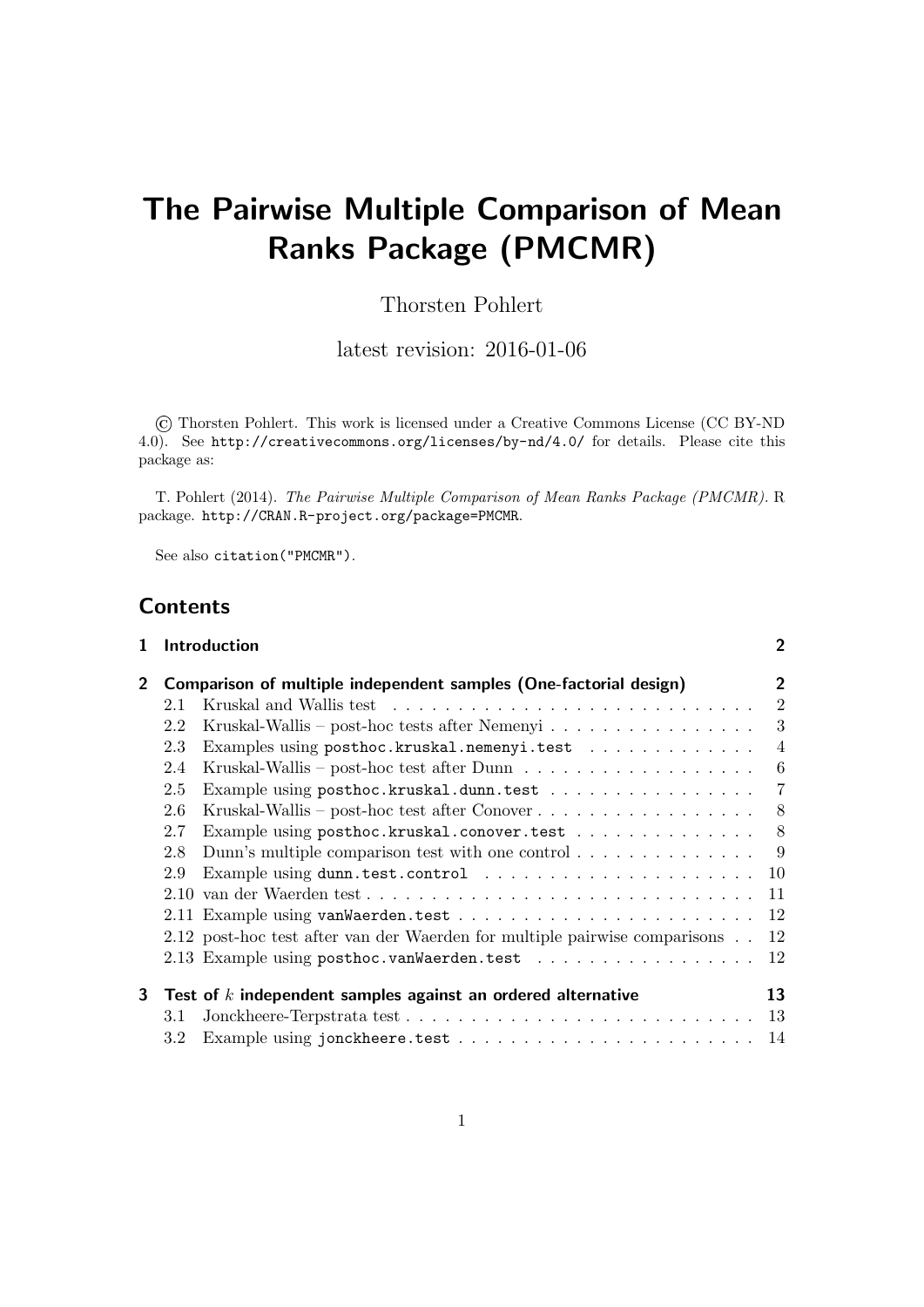| 4  |                                                                               | Comparison of multiple joint samples (Two-factorial unreplicated complete                         |    |  |  |  |
|----|-------------------------------------------------------------------------------|---------------------------------------------------------------------------------------------------|----|--|--|--|
|    | block design)                                                                 |                                                                                                   |    |  |  |  |
|    | 4.1                                                                           |                                                                                                   |    |  |  |  |
|    | 4.2                                                                           | Friedman – post-hoc test after Nemenyi $\dots \dots \dots \dots \dots \dots \dots \dots \dots$ 15 |    |  |  |  |
|    | 4.3                                                                           | Example using posthoc.friedman.nemenyi.test 15                                                    |    |  |  |  |
|    | 4.4                                                                           | Friedman – post-hoc test after Conover $\ldots \ldots \ldots \ldots \ldots \ldots \ldots 17$      |    |  |  |  |
|    | 4.5                                                                           | Example using posthoc.friedman.conover.test 17                                                    |    |  |  |  |
|    | 4.6                                                                           | Quade test $\ldots \ldots \ldots \ldots \ldots \ldots \ldots \ldots \ldots \ldots \ldots \ldots$  |    |  |  |  |
|    | 4.7                                                                           |                                                                                                   |    |  |  |  |
|    | 4.8                                                                           |                                                                                                   |    |  |  |  |
| 5. | Comparison of multiple joint samples (Two-factorial balanced incomplete block |                                                                                                   |    |  |  |  |
|    | design)                                                                       |                                                                                                   | 20 |  |  |  |
|    | 5.1                                                                           |                                                                                                   |    |  |  |  |
|    | 5.2                                                                           | Example using durbin.test $\ldots \ldots \ldots \ldots \ldots \ldots \ldots \ldots \ldots 21$     |    |  |  |  |
|    | 5.3                                                                           |                                                                                                   |    |  |  |  |
|    | $5.4^{\circ}$                                                                 |                                                                                                   |    |  |  |  |
| 6  |                                                                               | <b>Auxiliary functions</b>                                                                        | 22 |  |  |  |

# 1 Introduction

The Kruskal and Wallis one-way analysis of variance by ranks or van der Waerden's normal score test can be employed, if the data do not meet the assumptions for one-way ANOVA. Provided that significant differences were detected by the omnibus test, one may be interested in applying post-hoc tests for pairwise multiple comparisons (such as Nemenyi's test, Dunn's test, Conover's test, van der Waerden's test). Similarly, one-way ANOVA with repeated measures that is also referred to as ANOVA with unreplicated block design can also be conducted via the Friedman-Test or the Quade-test. The consequent post-hoc pairwise multiple comparison tests according to Nemenyi, Conover and Quade are also provided in this package. Finally Durbin's test for a two-way balanced incomplete block design (BIBD) is also given in this package.

# 2 Comparison of multiple independent samples (One-factorial design)

### 2.1 Kruskal and Wallis test

The linear model of a one-way layout can be written as:

$$
y_i = \mu + \alpha_i + \epsilon_i, \tag{1}
$$

with y the response vector,  $\mu$  the global mean of the data,  $\alpha_i$  the difference to the mean of the *i*-th group and  $\epsilon$  the residual error. The non-parametric alternative is the Kruskal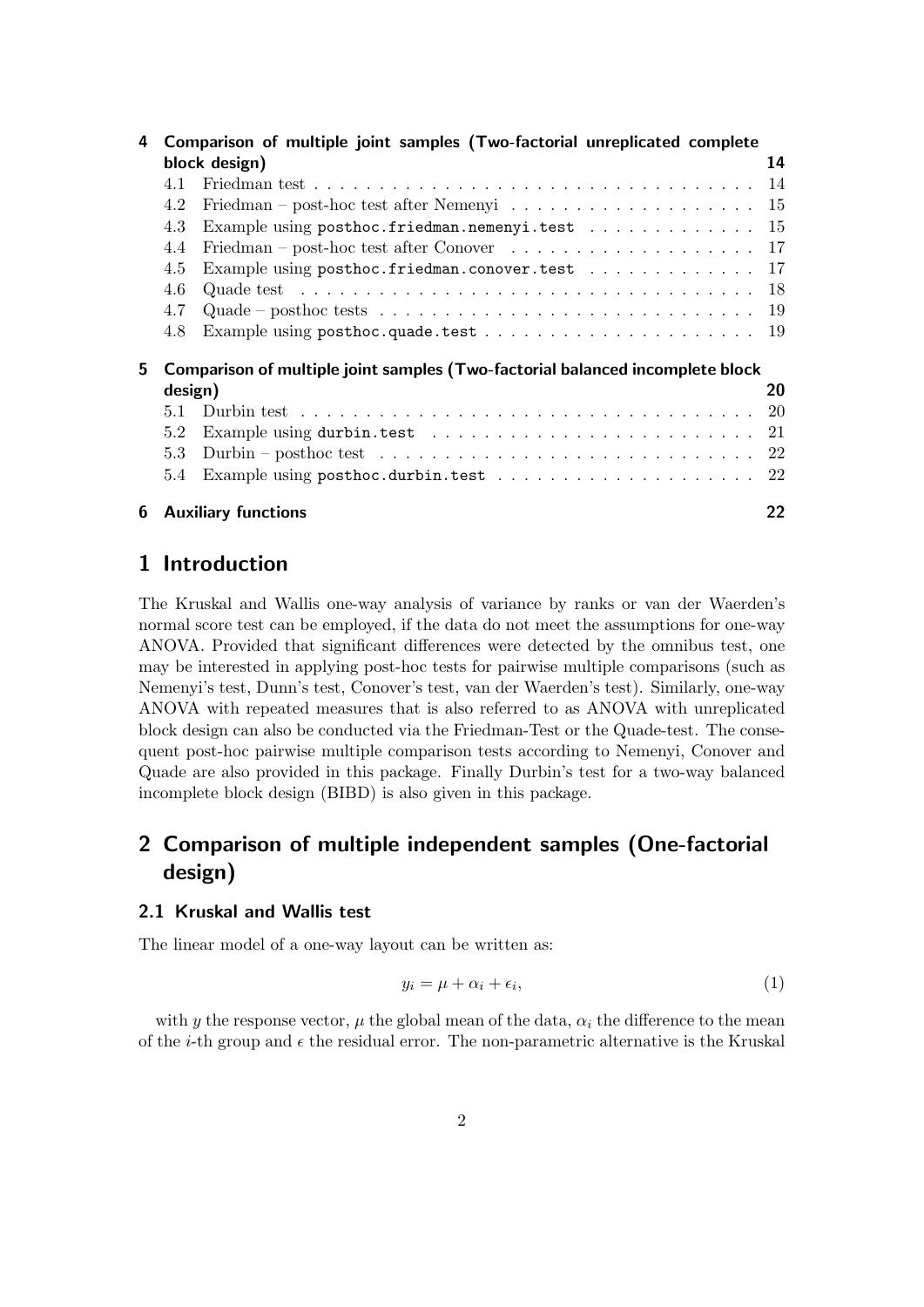and Wallis test. It tests the null hypothesis, that each of the  $k$  samples belong to the same population  $(H_0: \overline{R}_i = (n+1)/2)$ . First, the response vector y is transformed into ranks with increasing order. In the presence of sequences with equal values (i.e. ties), mean ranks are designated to the corresponding realizations. Then, the test statistic can be calculated according to Eq. 2:

$$
\hat{H} = \left[\frac{12}{n(n+1)}\right] \left[\sum_{i=1}^{k} \frac{R_i^2}{n_i}\right] - 3(n+1)
$$
\n(2)

with  $n = \sum_{i=1}^{k} n_i$  the total sample size,  $n_i$  the number of data of the *i*-th group and  $R_i^2$ the squared rank sum of the  $i$ -th group. In the presence of many ties, the test statistics H can be corrected using Eqs. 3 and 4

$$
C = 1 - \frac{\sum_{i=1}^{i=r} (t_i^3 - t_i)}{n^3 - n},
$$
\n(3)

with  $t_i$  the number of ties of the *i*-th group of ties.

$$
\hat{H}^* = \hat{H}/C \tag{4}
$$

The Kruskal and Wallis test can be employed as a global test. As the test statistic  $\bar{H}$  is approximately  $\chi^2$ -distributed, the null hypothesis is withdrawn, if  $\hat{H} > \chi^2_{k-1;\alpha}$ . It should be noted, that the tie correction has only a small impact on the calculated statistic and its consequent estimation of levels of significance.

#### 2.2 Kruskal-Wallis – post-hoc tests after Nemenyi

Provided, that the globally conducted Kruskal-Wallis test indicates significance (i.e.  $H_0$  is rejected, and  $H_A$ : 'at least on of the k samples does not belong to the same population' is accepted), one may be interested in identifying which group or groups are significantly different. The number of pairwise contrasts or subsequent tests that need to be conducted is  $m = k (k - 1) / 2$  to detect the differences between each group. Nemenyi proposed a test that originally based on rank sums and the application of the family-wise error method to control Type I error inflation, if multiple comparisons are done. The Tukey and Kramer approach uses mean rank sums and can be employed for equally as well as unequally sized samples without ties (Sachs, 1997, p. 397). The null hypothesis  $H_0$ :  $\overline{R}_i = \overline{R}_j$  is rejected, if a critical absolute difference of mean rank sums is exceeded.

$$
\left|\bar{R}_{i}-\bar{R}_{j}\right| > \frac{q_{\infty;k;\alpha}}{\sqrt{2}}\sqrt{\left[\frac{n\left(n+1\right)}{12}\right]\left[\frac{1}{n_{i}}+\frac{1}{n_{j}}\right]},\tag{5}
$$

where  $q_{\infty;k;\alpha}$  denotes the upper quantile of the studentized range distribution. This inequality (5) leads to the same critical differences of rank sums  $(|R_i - R_j|)$  when multiplied with n for  $\alpha = [0.1, 0.5, 0.01]$ , as reported in the tables of Wilcoxon and Wilcox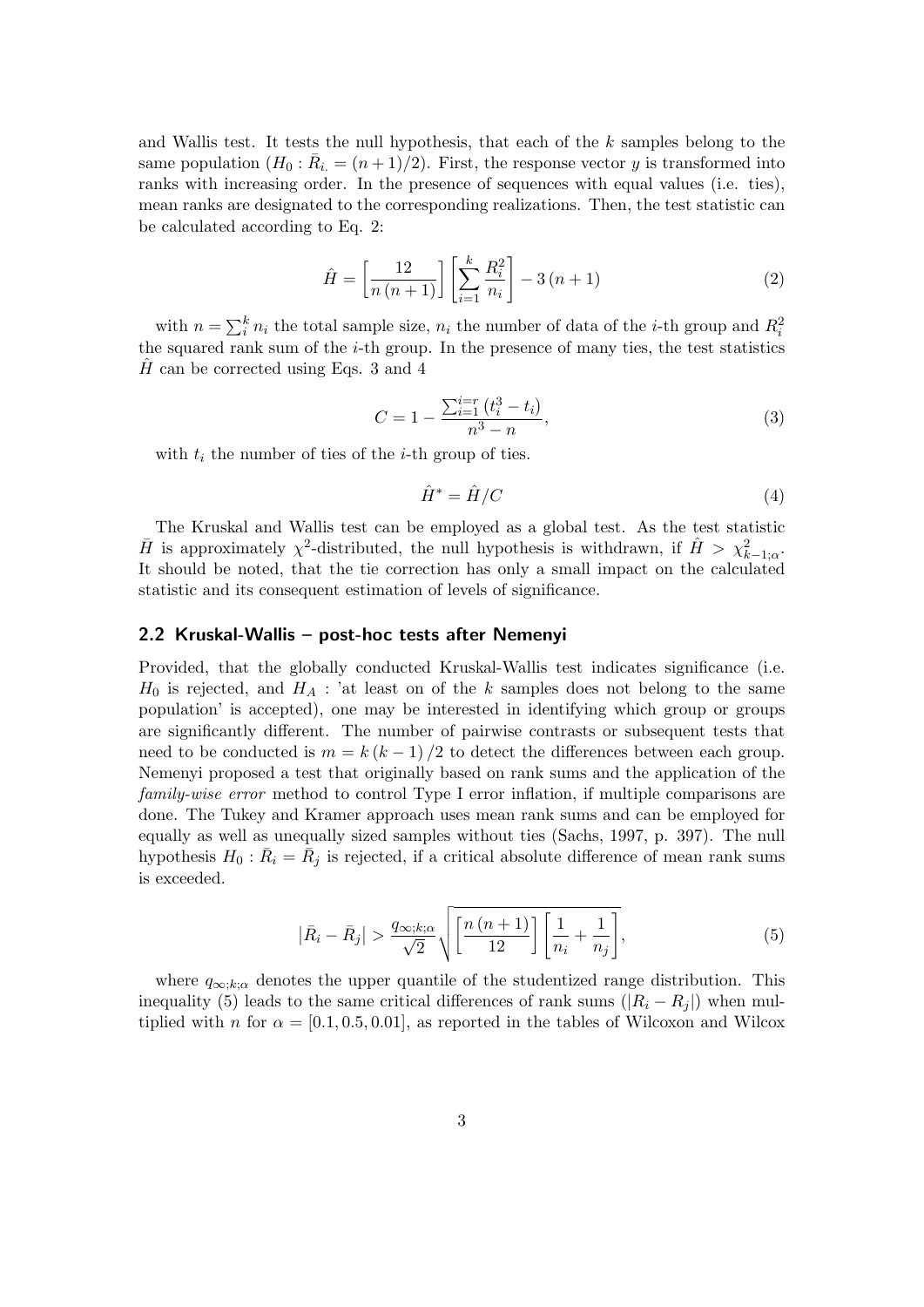(1964, pp. 29–31). In the presence of ties the approach presented by Sachs (1997, p. 395) can be employed (6), provided that  $(n_i, n_j, \ldots, n_k \ge 6)$  and  $k \ge 4$ .

$$
|\bar{R}_{i} - \bar{R}_{j}| > \sqrt{\frac{1}{C} \chi_{k-1;\alpha}^{2} \left[ \frac{n(n+1)}{12} \right] \left[ \frac{1}{n_{i}} + \frac{1}{n_{j}} \right]},
$$
(6)

where C is given by Eq. 3. The function posthoc.kruskal.nemenyi.test does not evaluate the critical differences as given by Eqs. 5 and 6, but calculates the corresponding level of significance for the estimated statistics q and  $\chi^2$ , respectively.

In the special case, that several treatments shall only be tested against one control experiment, the number of tests reduces to  $m = k - 1$ . This case is given in section 2.8.

#### 2.3 Examples using posthoc.kruskal.nemenyi.test

The function kruskal.test is provided with the library stats (R Core Team, 2013). The data-set InsectSprays was derived from a one factorial experimental design and can be used for demonstration purposes. Prior to the test, a visualization of the data (Fig 1) might be helpful:

Based on a visual inspection, one can assume that the insecticides  $A, B, F$  differ from C, D, E. The global test can be conducted in this way:

```
> kruskal.test(count ~ spray, data=InsectSprays)
```
Kruskal-Wallis rank sum test

```
data: count by spray
Kruskal-Wallis chi-squared = 54.691, df = 5, p-value = 1.511e-10
```
As the Kruskal-Wallis Test statistics is highly significant  $(\chi^2(5) = 54.69, p < 0.01)$ , the null hypothesis is rejected. Thus, it is meaningful to apply post-hoc tests with the function posthoc.kruskal.nemenyi.test.

```
> require(PMCMR)
> data(InsectSprays)
> attach(InsectSprays)
> posthoc.kruskal.nemenyi.test(x=count, g=spray, dist="Tukey")
       Pairwise comparisons using Tukey and Kramer (Nemenyi) test
```
with Tukey-Dist approximation for independent samples

```
data: count and spray
```

| B 0.99961 - |                     |  |  |
|-------------|---------------------|--|--|
|             | C 2.8e-05 5.7e-06 - |  |  |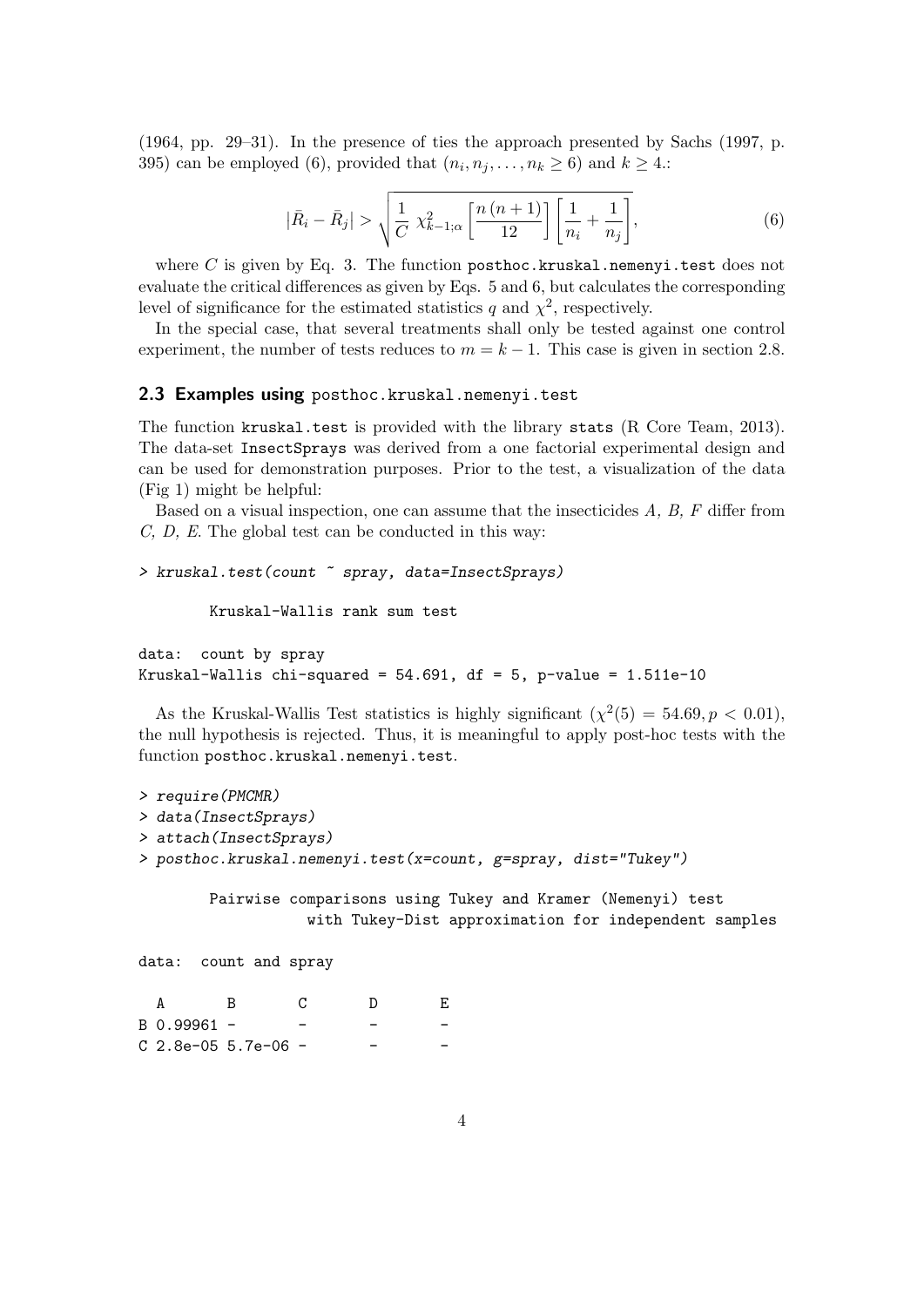

Figure 1: Boxplot of the InsectSprays data set.

```
D 0.02293 0.00813 0.56300 -
E 0.00169 0.00047 0.94109 0.97809 -
F 0.99861 1.00000 3.5e-06 0.00585 0.00031
```
#### P value adjustment method: none

The test returns the lower triangle of the matrix that contains the p-values of the pairwise comparisons. Thus  $|\bar{R}_A - \bar{R}_B| : n.s.,$  but  $|\bar{R}_A - \bar{R}_C| : p < 0.01$ . Since PMCMR-1.1 there is a formula method included. Thus the test can also be conducted in the following way:

> posthoc.kruskal.nemenyi.test(count ~ spray, data=InsectSprays, dist="Tukey")

Pairwise comparisons using Tukey and Kramer (Nemenyi) test with Tukey-Dist approximation for independent samples

data: count by spray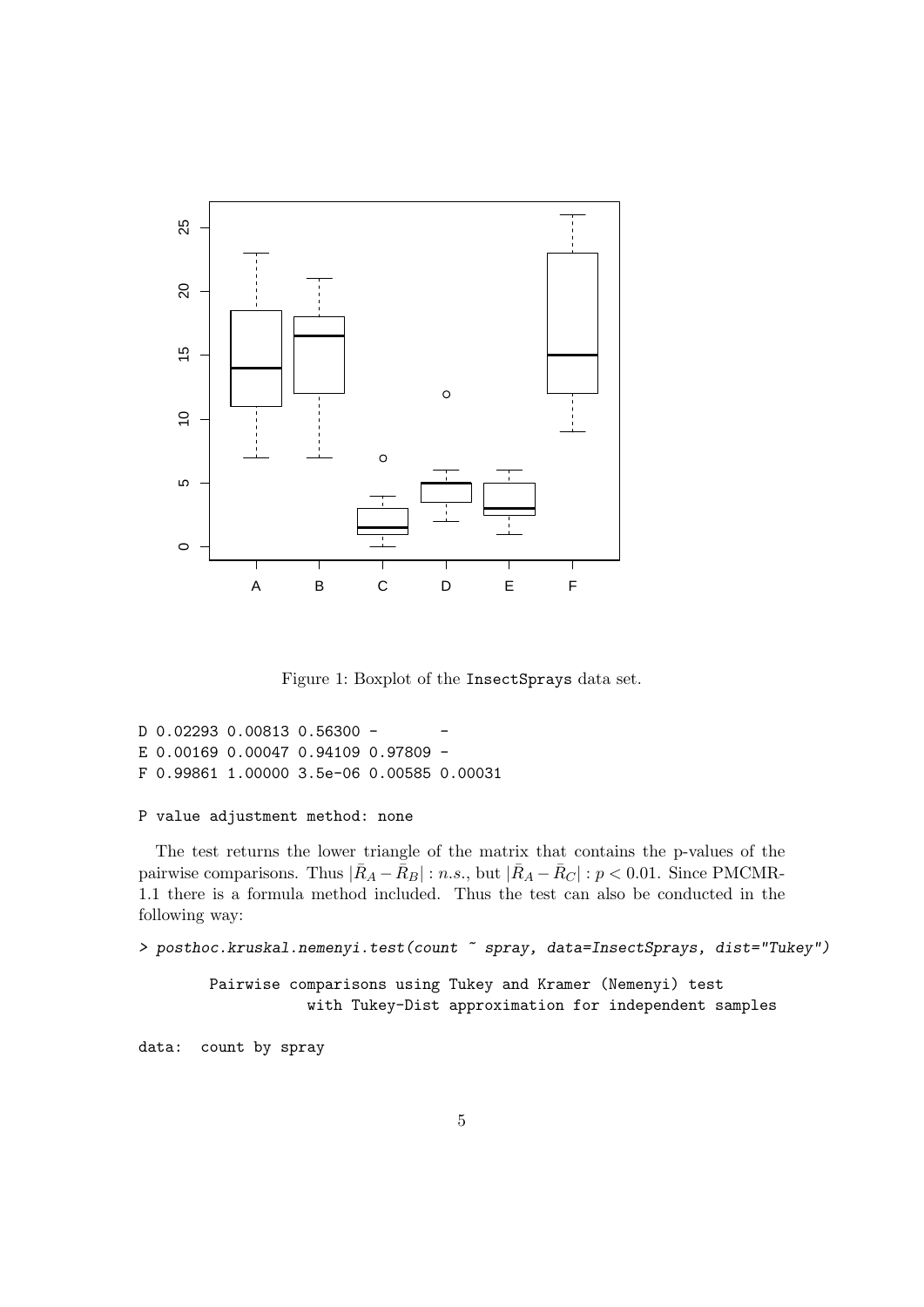A B C D E B 0.99961 - - - - C 2.8e-05 5.7e-06 - - - - -D 0.02293 0.00813 0.56300 -E 0.00169 0.00047 0.94109 0.97809 - F 0.99861 1.00000 3.5e-06 0.00585 0.00031

P value adjustment method: none

As there are ties present in the data, one may also conduct the Chi-square approach:

> (out <- posthoc.kruskal.nemenyi.test(x=count, g=spray, dist="Chisquare"))

Pairwise comparisons using Nemenyi-test with Chi-squared approximation for independent samples

data: count and spray

| A           | в                                         | C | D | E. |
|-------------|-------------------------------------------|---|---|----|
| B 0.99985 - |                                           |   |   |    |
|             | $C$ 0.00037 9.4e-05 -                     |   |   |    |
|             |                                           |   |   |    |
|             | E 0.01113  0.00391  0.97354  0.99070 -    |   |   |    |
|             | F 0.99945 1.00000 6.2e-05 0.02955 0.00281 |   |   |    |

P value adjustment method: none

which leads to different levels of significance, but to the same test decision. The arguments of the returned object of class PMCMR can be further explored. The statistics, in this case the  $\chi^2$  estimations, can be taken in this way:

> print(out\$statistic)

|              |                                                              | C. |    | E. |
|--------------|--------------------------------------------------------------|----|----|----|
| B 0.09780246 | ΝA                                                           | ΝA | ΝA | ΝA |
|              | C 22.79181699 25.875650747                                   | ΝA | NA | NA |
|              | D 9.71921477 11.766953735 2.7440323                          |    | NA | ΝA |
|              | E 14.82662340 17.332811390 0.8529301 0.5372449               |    |    | NA |
|              | F  0.16449246  0.008619797  26.8288188  12.4125311  18.11449 |    |    |    |

### 2.4 Kruskal-Wallis – post-hoc test after Dunn

Dunn (1964) has proposed a test for multiple comparisons of rank sums based on the zstatistics of the standard normal distribution. The null hypothesis  $(H0)$ , the probability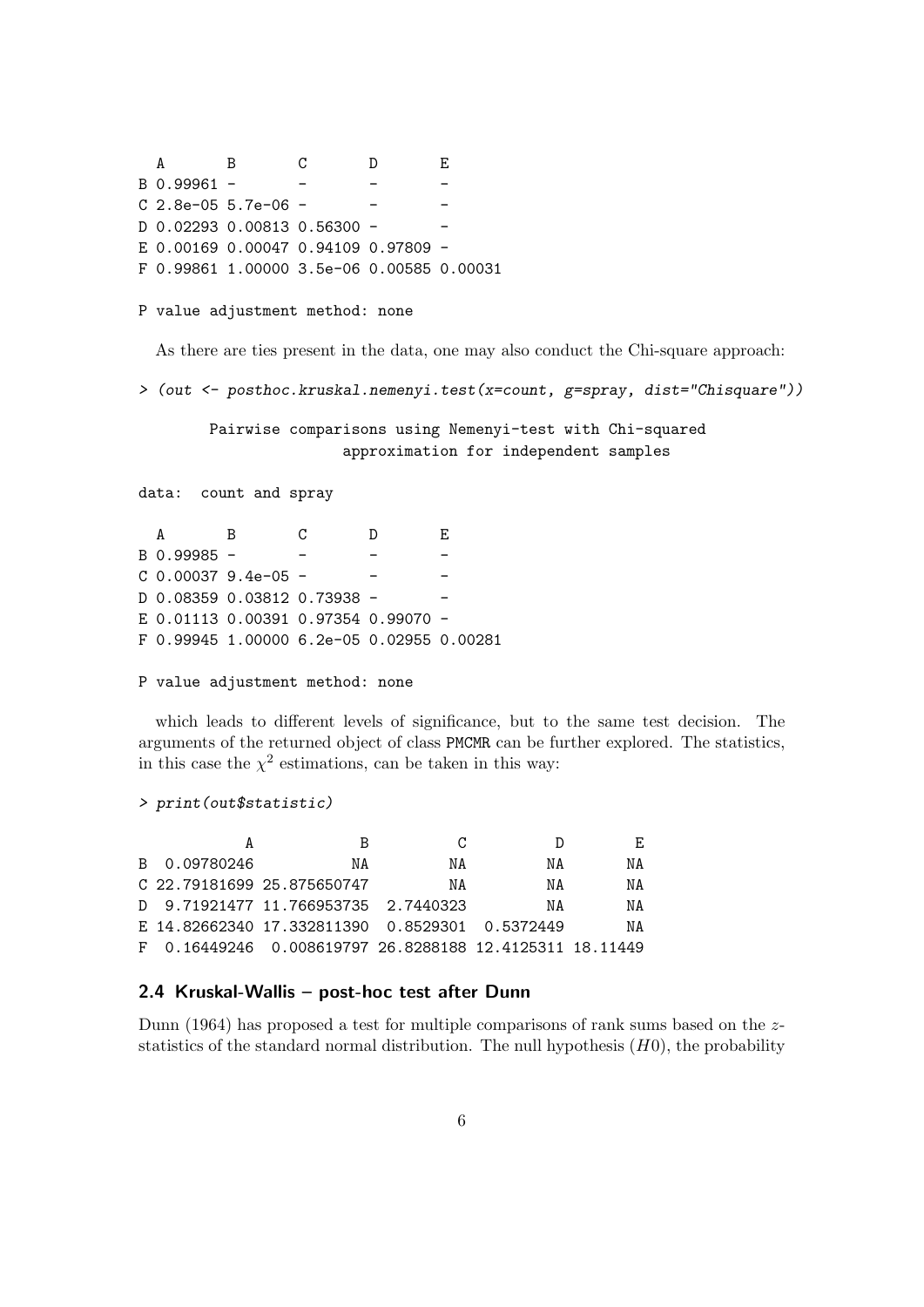of observing a randomly selected value from the first group that is larger than a randomly selected value from the second group equals one half, is rejected, if a critical absolute difference of mean rank sums is exceeded:

$$
|\bar{R}_i - \bar{R}_j| > z_{1-\alpha/2*} \sqrt{\left[\frac{n(n+1)}{12} - B\right] \left[\frac{1}{n_i} + \frac{1}{n_j}\right]},
$$
\n(7)

with  $z_{1-\alpha/2*}$  the value of the standard normal distribution for a given adjusted  $\alpha/2*$ level depending on the number of tests conducted and  $B$  the correction term for ties, which was taken from Glantz (2012) and is given by Eq. 8:

$$
B = \frac{\sum_{i=1}^{i=r} (t_i^3 - t_i)}{12 (n - 1)}
$$
\n(8)

The function posthoc.kruskal.dunn.test does not evaluate the critical differences as given by Eqs. 7, but calculates the corresponding level of significance for the estimated statistics  $z$ , as adjusted by any method implemented in **p.** adjust to account for Type I error inflation. It should be noted that Dunn (1964) originally used a Bonferroni adjustment of  $p$ -values. For this specific case, the test is sometimes referred as to the Bonferroni-Dunn test.

#### 2.5 Example using posthoc.kruskal.dunn.test

We can go back to the example with InsectSprays.

```
> require(PMCMR)
> data(InsectSprays)
> attach(InsectSprays)
> posthoc.kruskal.dunn.test(x=count, g=spray, p.adjust.method="none")
       Pairwise comparisons using Dunn's-test for multiple
                       comparisons of independent samples
data: count and spray
  A B C D E
B 0.75448 -
C 1.8e-06 3.6e-07 -
D 0.00182 0.00060 0.09762 - -
E 0.00012 3.1e-05 0.35572 0.46358 -
F 0.68505 0.92603 2.2e-07 0.00043 2.1e-05
```

```
P value adjustment method: none
```
The test returns the lower triangle of the matrix that contains the  $p$ -values of the pairwise comparisons. As p.adjust.method="none", the p-values are not adjusted.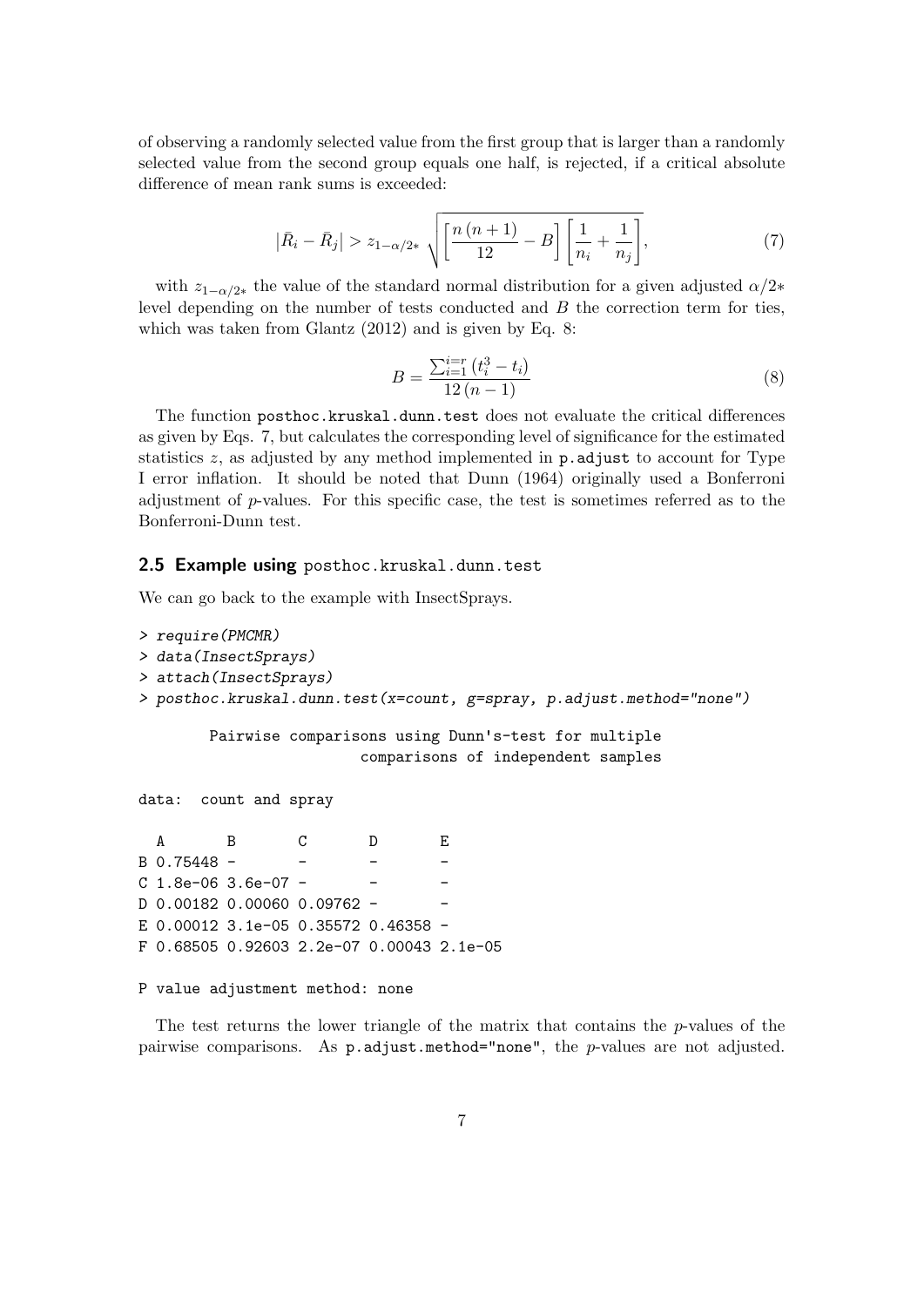Hence, there is a Type I error inflation that leads to a false positive discovery rate. This can be solved by applying e.g. a Bonferroni-type adjustment of  $p$ -values.

```
> require(PMCMR)
> data(InsectSprays)
> attach(InsectSprays)
> posthoc.kruskal.dunn.test(x=count, g=spray, p.adjust.method="bonferroni")
       Pairwise comparisons using Dunn's-test for multiple
                      comparisons of independent samples
data: count and spray
  A B C D E
B 1.00000 - - - - -
C 2.7e-05 5.5e-06 - - - -
D 0.02735 0.00904 1.00000 -
E 0.00177 0.00047 1.00000 1.00000 -
```
- F 1.00000 1.00000 3.3e-06 0.00640 0.00031
- P value adjustment method: bonferroni

#### 2.6 Kruskal-Wallis – post-hoc test after Conover

Conover and Iman (1979) proposed a test that aims at having a higher test power than the tests given by inequalities 5 and 6:

$$
\left|\bar{R}_{i}-\bar{R}_{j}\right|>t_{1-\alpha/2;n-k}\sqrt{s^{2}\left[\frac{n-1-\hat{H}^{*}}{n-k}\right]\left[\frac{1}{n_{i}}+\frac{1}{n_{j}}\right]},\tag{9}
$$

with  $\hat{H}^*$  the tie corrected Kruskal-Wallis statistic according to Eq. 4 and  $t_{1-\alpha/2;n-k}$ the *t*-value of the student-t-distribution. The variance  $s^2$  is given in case of ties by:

$$
s^{2} = \frac{1}{n-1} \left[ \sum R_{i}^{2} - n \frac{(n+1)^{2}}{4} \right]
$$
 (10)

The variance  $s^2$  simplifies to  $n(n+1)/12$ , if there are no ties present. Although Conover and Iman  $(1979)$  did not propose an adjustment of p-values, the function posthoc.kruskal.conover.test has implemented methods for  $p$ -adjustment from the function p.adjust.

#### 2.7 Example using posthoc.kruskal.conover.test

- > require(PMCMR)
- > data(InsectSprays)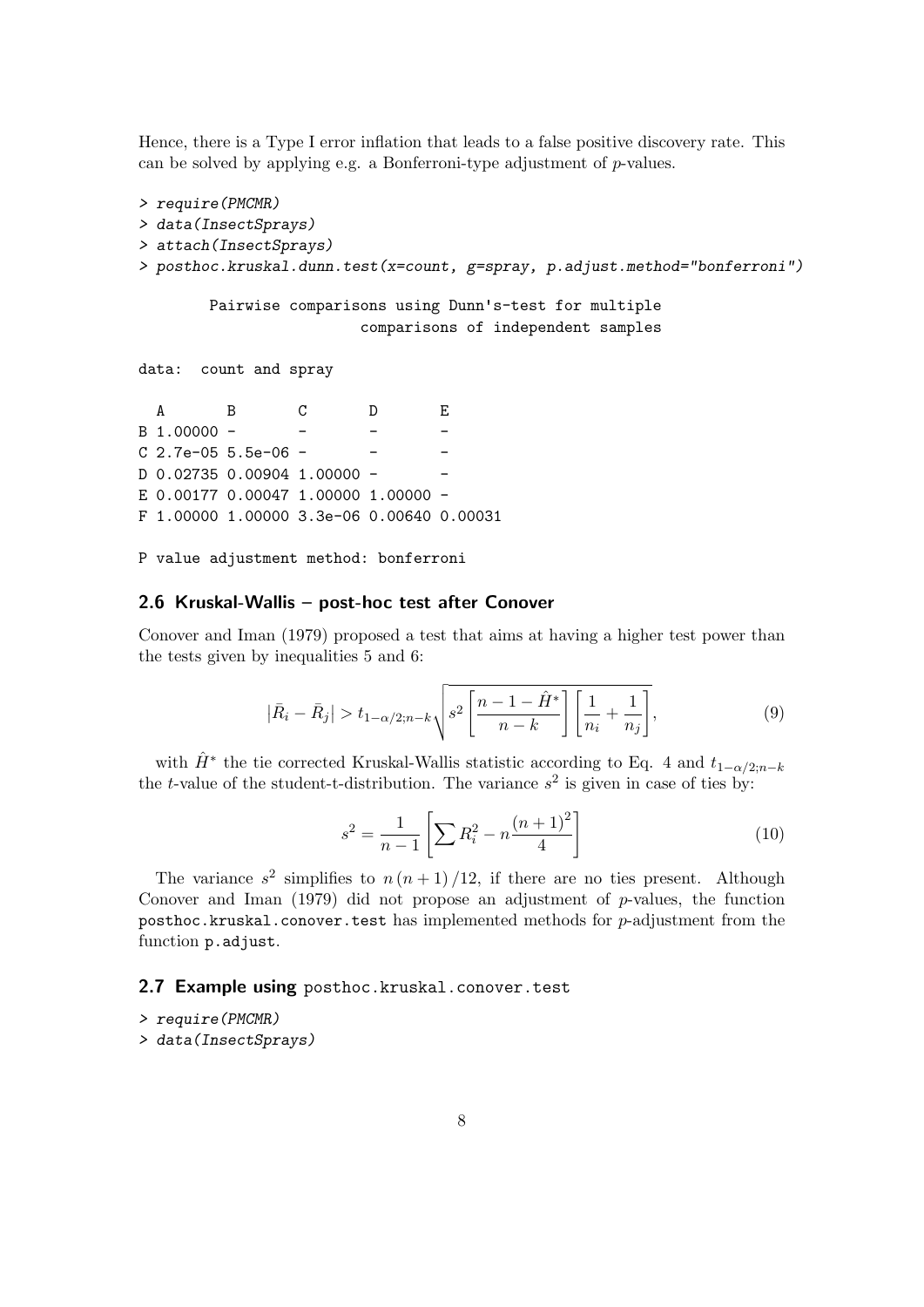```
> attach(InsectSprays)
> posthoc.kruskal.conover.test(x=count, g=spray, p.adjust.method="none")
       Pairwise comparisons using Conover's-test for multiple
                       comparisons of independent samples
data: count and spray
  A B C D E
B 0.5314 - - - - -
C 3.7e-14 3.0e-15 - -
D 3.1e-08 2.4e-09 0.0014 -
E 7.5e-11 5.6e-12 0.0676 0.1451 -
F 0.4175 0.8524 1.4e-15 1.1e-09 2.6e-12
P value adjustment method: none
> require(PMCMR)
> data(InsectSprays)
> attach(InsectSprays)
> posthoc.kruskal.conover.test(x=count, g=spray, p.adjust.method="bonferroni")
       Pairwise comparisons using Conover's-test for multiple
                       comparisons of independent samples
```
data: count and spray

A B C D E  $B$  1.000 - - - - $C$  5.6e-13 4.5e-14 - - - - $D$  4.7e-07 3.6e-08 0.021 E 1.1e-09 8.5e-11 1.000 1.000 -F 1.000 1.000 2.1e-14 1.7e-08 3.9e-11

P value adjustment method: bonferroni

#### 2.8 Dunn's multiple comparison test with one control

Dunn's test (see section 2.4), can also be applied for multiple comparisons with one control (Siegel and Castellan Jr., 1988):

$$
|\bar{R}_0 - \bar{R}_j| > z_{1-\alpha/2*} \sqrt{\left[\frac{n(n+1)}{12} - B\right] \left[\frac{1}{n_0} + \frac{1}{n_j}\right]},
$$
\n(11)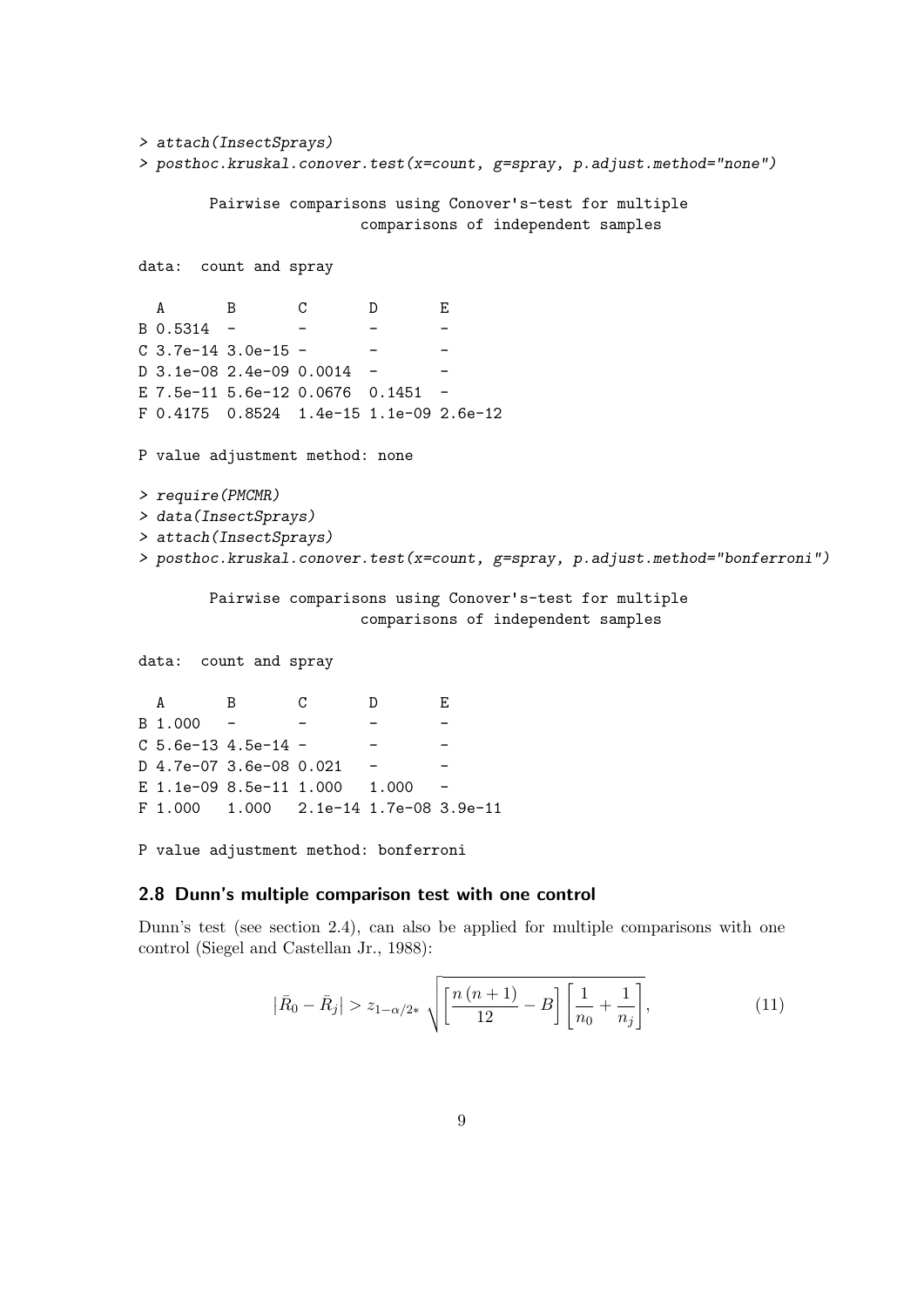where  $\bar{R}_0$  denotes the mean rank sum of the control experiment. In this case the number of tests is reduced to  $m = k - 1$ , which changes the p-adjustment according to Bonferroni (or others). The function dunn.test.control employs this test, but the user need to be sure that the control is given as the first level in the group vector.

#### 2.9 Example using dunn.test.control

We can use the PlantGrowth dataset, that comprises data with dry matter weight of yields with one control experiment (i.e. no treatment) and to different treatments. In this case we are only interested, whether the treatments differ significantly from the control experiment.

```
> require(stats)
> data(PlantGrowth)
> attach(PlantGrowth)
> kruskal.test(weight, group)
        Kruskal-Wallis rank sum test
data: weight and group
Kruskal-Wallis chi-squared = 7.9882, df = 2, p-value = 0.01842> dunn.test.control(x=weight,g=group, p.adjust="bonferroni")
        Pairwise comparisons using Dunn's-test for multiple
                         comparisons with one control
data: weight and group
     ctrl
trt1 0.53
trt2 0.18
```

```
P value adjustment method: bonferroni
```
According to the global Kruskal-Wallis test, there are significant differences between the groups,  $\chi^2(2) = 7.99, p < 0.05$ . However, the Dunn-test with Bonferroni adjustment of p-values shows, that there are no significant effects.

If one may cross-check the findings with ANOVA and multiple comparison with one control using the LSD-test, he/she can do the following:

```
> summary.lm(aov(weight ~ group))
Call:
\text{aov}(\text{formula} = \text{weight} \text{ x group})
```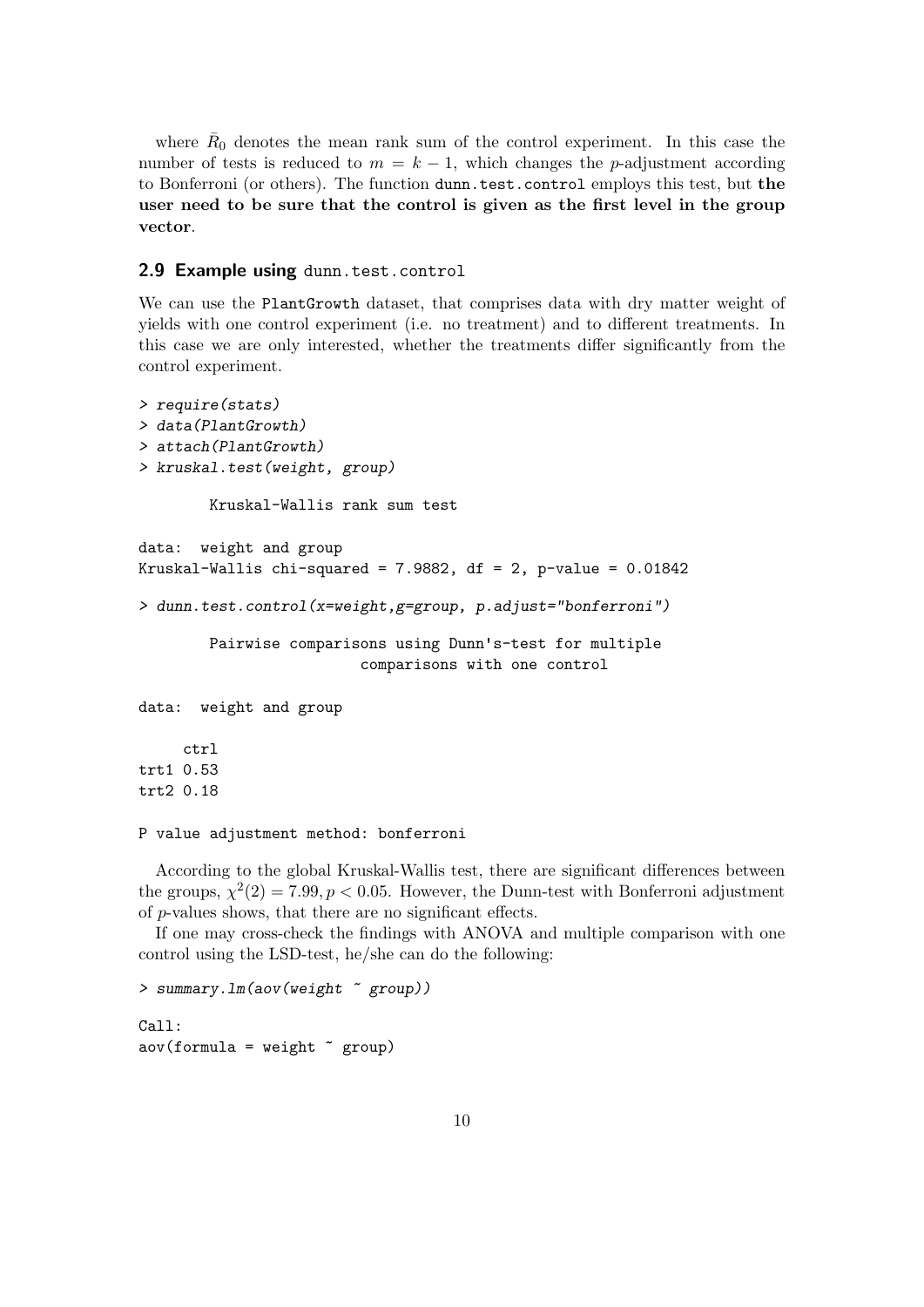```
Residuals:
   Min 1Q Median 3Q Max
-1.0710 -0.4180 -0.0060 0.2627 1.3690
Coefficients:
          Estimate Std. Error t value Pr(>|t|)
(Intercept) 5.0320 0.1971 25.527 <2e-16 ***
grouptrt1 -0.3710 0.2788 -1.331 0.1944
grouptrt2 0.4940 0.2788 1.772 0.0877 .
---
Signif. codes: 0 '***' 0.001 '**' 0.01 '*' 0.05 '.' 0.1 ' ' 1
Residual standard error: 0.6234 on 27 degrees of freedom
Multiple R-squared: 0.2641, Adjusted R-squared: 0.2096
F-statistic: 4.846 on 2 and 27 DF, p-value: 0.01591
```
The last line provides the statistics for the global test, i.e. there is a significant treatment effect according to one-way ANOVA,  $F(2, 27) = 4.85$ ,  $p < 0.05$ ,  $\eta^2 = 0.264$ . The row that starts with Intercept gives the group mean of the control, its standard error, the t-value for testing  $H0: \mu=0$  and the corresponding level of significance. The following lines provide the difference between the averages of the treatment groups with the control, where  $H0: \mu_0 - \mu_i = 0$ . Thus the trt1 does not differ significantly from the ctr,  $t = -1.331$ ,  $p = 0.194$ . There is a significant difference between trt2 and ctr as indicated by  $t = 1.772, p < 0.1$ .

#### 2.10 van der Waerden test

The van der Waerden test can be used as an alternative to the Kruskal-Wallis test, if the data to not meet the requirements for ANOVA (Conover and Iman, 1979). Let the Kruskal-Wallis ranked data denote  $R_{i,j}$ , then the normal scores  $A_{i,j}$  are derived from the standard normal distribution according to Eq. 12.

$$
A_{i,j} = \phi^{-1}\left(\frac{R_{i,j}}{n+1}\right) \tag{12}
$$

Let the sum of the *i*-th score denote  $A_j$ . The variance  $S^2$  is calculated as given in Eq. 13.

$$
S^2 = \frac{1}{n-1} \sum A_{i,j}^2
$$
 (13)

Finally the test statistic is given by Eq. 14.

$$
T = \frac{1}{S^2} \sum_{j=1}^{k} \frac{A_j^2}{n_j}
$$
 (14)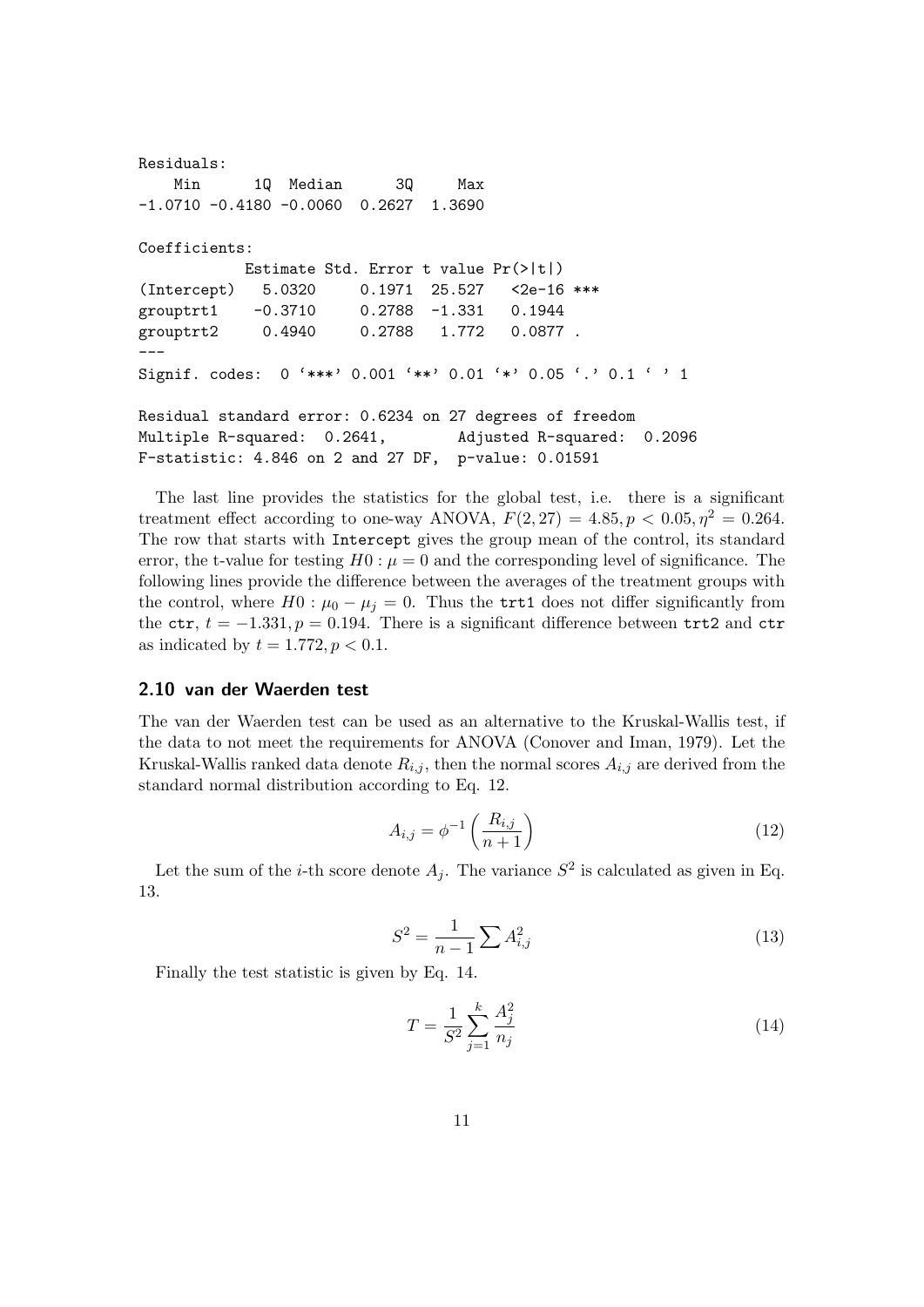The test statistic T is approximately  $\chi^2$ -distributed and tested for significance on a level of  $1 - \alpha$  with  $df = k - 1$ .

#### 2.11 Example using vanWaerden.test

```
> require(PMCMR)
> data(InsectSprays)
> attach(InsectSprays)
> vanWaerden.test(x=count, g=spray)
```
Van der Waerden normal scores test

data: count and spray Van der Waerden chi-squared =  $50.302$ , df =  $5$ , p-value =  $1.202e-09$ 

#### 2.12 post-hoc test after van der Waerden for multiple pairwise comparisons

Provided that the global test according to van der Waerden indicates significance, multiple comparisons can be done according to the inequality 15.

$$
\|\frac{A_i}{n_i} - \frac{A_j}{n_j}\| > t_{1-\alpha/2*, n-k} \sqrt{S^2 \left(\frac{n-1-T}{n-k} \left(\frac{1}{n_i} + \frac{1}{n_j}\right)\right)}
$$
(15)

The test given in Conover and Iman  $(1979)$  does not adjust p-values. However, the function has included the methods for  $p$ -value adjustment as given by  $p$ . adjust.

#### 2.13 Example using posthoc.vanWaerden.test

```
> require(PMCMR)
> data(InsectSprays)
> attach(InsectSprays)
> posthoc.vanWaerden.test(x=count, g=spray, p.adjust.method="none")
```
Pairwise comparisons using van der Waerden normal scores test for multiple comparisons of independent samples

data: count and spray

```
A B C D E
B \, 0.6366 - -C 6.9e-12 9.8e-13 - - - -
D 9.0e-06 1.5e-06 0.0008 -
E 5.5e-08 8.1e-09 0.0316 0.1919 -
F 0.2323 0.4675 5.0e-14 8.6e-08 4.1e-10
```
P value adjustment method: none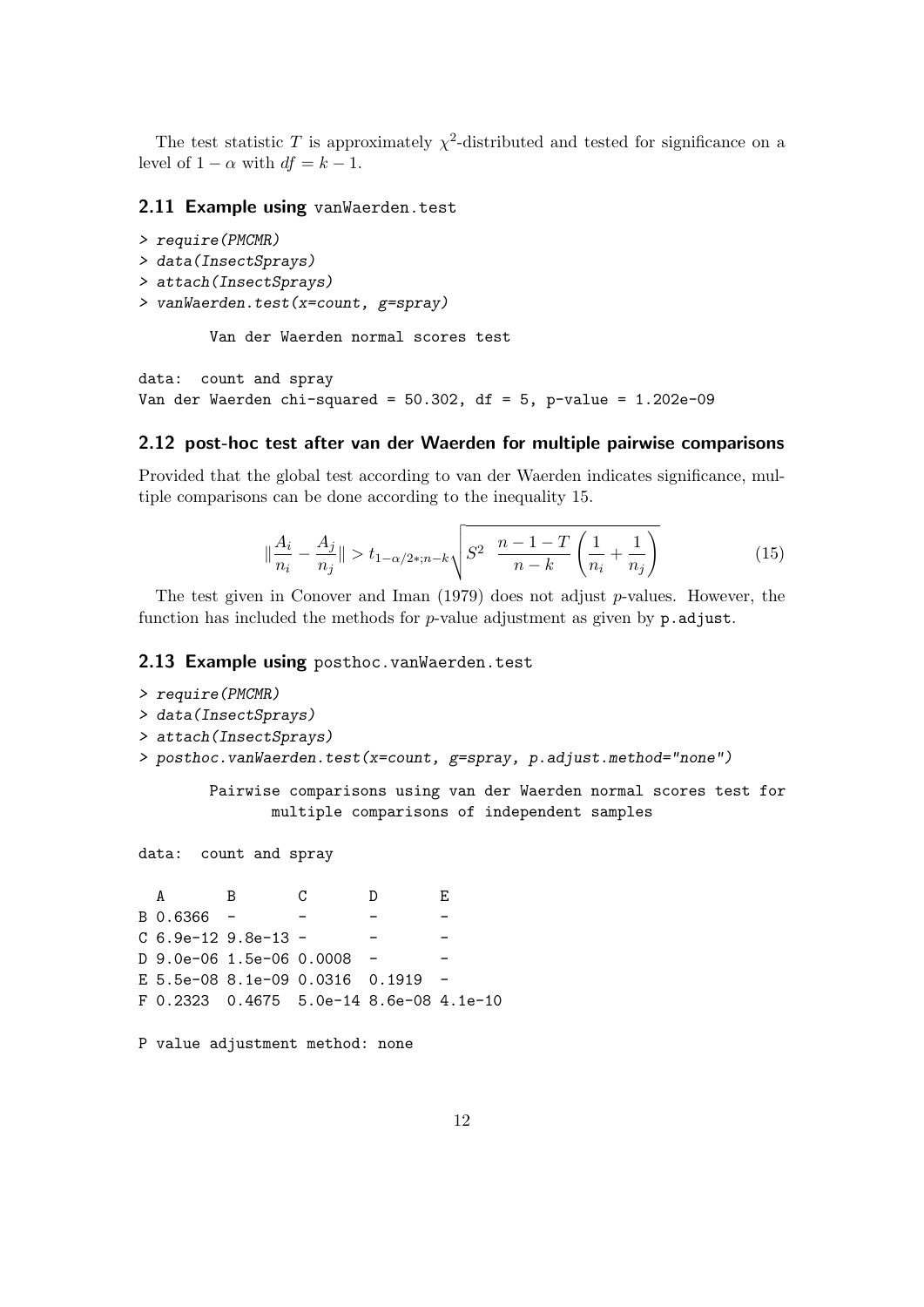### 3 Test of  $k$  independent samples against an ordered alternative

#### 3.1 Jonckheere-Terpstrata test

For testing  $k$  independent samples against an ordered alternative (e.g.  $k$  groups with increasing doses of treatment), the test according to Jonckheere (1954) can be employed. Both, the null and alternative hypothesis can be formulated as population medians  $(\theta_i)$ for k populations  $(k > 2)$ . Thus the null hypothesis,  $H0: \theta_1 = \theta_2 = \ldots = \theta_k$  is tested e.g. in the one-sided case against the alternative,  $HA: \theta_1 \leq \theta_2 \leq \ldots \leq \theta_k$ , with at least one strict inequality.

The statistic  $J$  is calculated according to Eq. 16.

$$
J = \sum_{i=1}^{k-1} \sum_{j=i+1}^{k} U_{ij}
$$
 (16)

where  $U_{ij}$  is defined as:

$$
U_{ij} = \sum_{s=1}^{n_i} \sum_{t=1}^{n_j} \psi \left( X_{jt} - X_{is} \right) \tag{17}
$$

with

$$
\psi(u) = \begin{cases}\n1 & \forall u > 0 \\
1/2 & \forall u = 0 \\
0 & \forall u < 0\n\end{cases}
$$
\n(18)

The mean  $\mu_J$  is given by

$$
\mu_J = \frac{N^2 - \sum_{i=1}^k n_i^2}{4} \tag{19}
$$

and the variance  $\sigma_J$  is defined as

$$
\sigma_J = \sqrt{\frac{N^2\left(2N+3\right) - \sum_{i=1}^k n_i^2\left(2n_i+3\right)}{72}}.\tag{20}
$$

The  $\hat{z}$ -value of the standard normal distribution is calculated as:

$$
\hat{z} = \frac{J - \mu_J}{\sigma_J} \tag{21}
$$

For a one-sided test, the H0 is rejected, if  $\hat{z} > z_{1-\alpha/2}$ . The implemented function can test for monotonic trend (two-sided), increasing or decreasing trend (one-sided).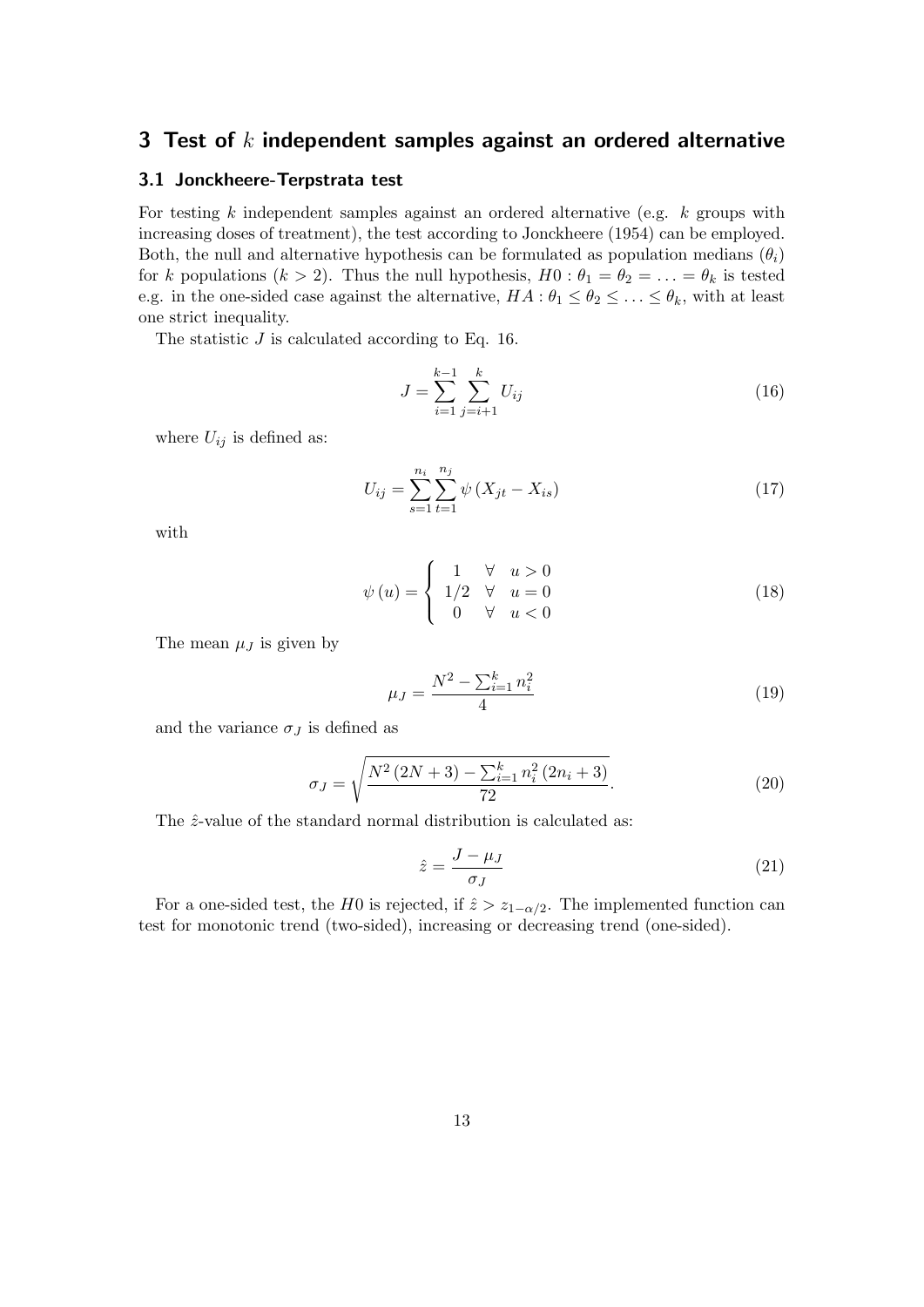#### 3.2 Example using jonckheere.test

```
> ## Example from Sachs (1997, p. 402)
> require(PMCMR)
> x <- c(106, 114, 116, 127, 145, 110, 125,
+ 143, 148, 151, 136, 139, 149, 160,
+ 174)
> g \leq -as.factor(c(rep(1,5), rep(2,5), rep(3,5)))> levels(g) <- c("A", "B", "C")
> jonckheere.test(x, g, 'increasing')
```
Jonckheere-Terpstrata test

```
data: x and g
Jonckheere z-value = 2.2716, p-value = 0.01156
alternative hypothesis: increasing
```
 $> rm(x,g)$ 

# 4 Comparison of multiple joint samples (Two-factorial unreplicated complete block design)

#### 4.1 Friedman test

The linear model of a two factorial unreplicated complete block design can be written as:

$$
y_{i,j} = \mu + \alpha_i + \pi_j + \epsilon_{i,j} \tag{22}
$$

with  $\pi_j$  the j-th level of the block (e.g. the specific response of the j-th test person). The Friedman test is the non-parametric alternative for this type of k dependent treatment groups with equal sample sizes. The null hypothesis,  $H0: F(1) = F(2) = ...$  $F(k)$  is tested against the alternative hypothesis: at least one group does not belong to the same population. The response vector  $y$  has to be ranked in ascending order separately for each block  $\pi_j : j = 1, \ldots, m$ . After that, the statistics of the Friedman test is calculated according to Eq. 23:

$$
\hat{\chi}_R^2 = \left[ \frac{12}{nk(k+1)} \sum_{i=1}^k R_i \right] - 3n(k+1)
$$
\n(23)

The Friedman statistic is approximately  $\chi^2$ -distributed and the null hypothesis is rejected, if  $\hat{\chi}_R > \chi^2_{k-1;\alpha}$ .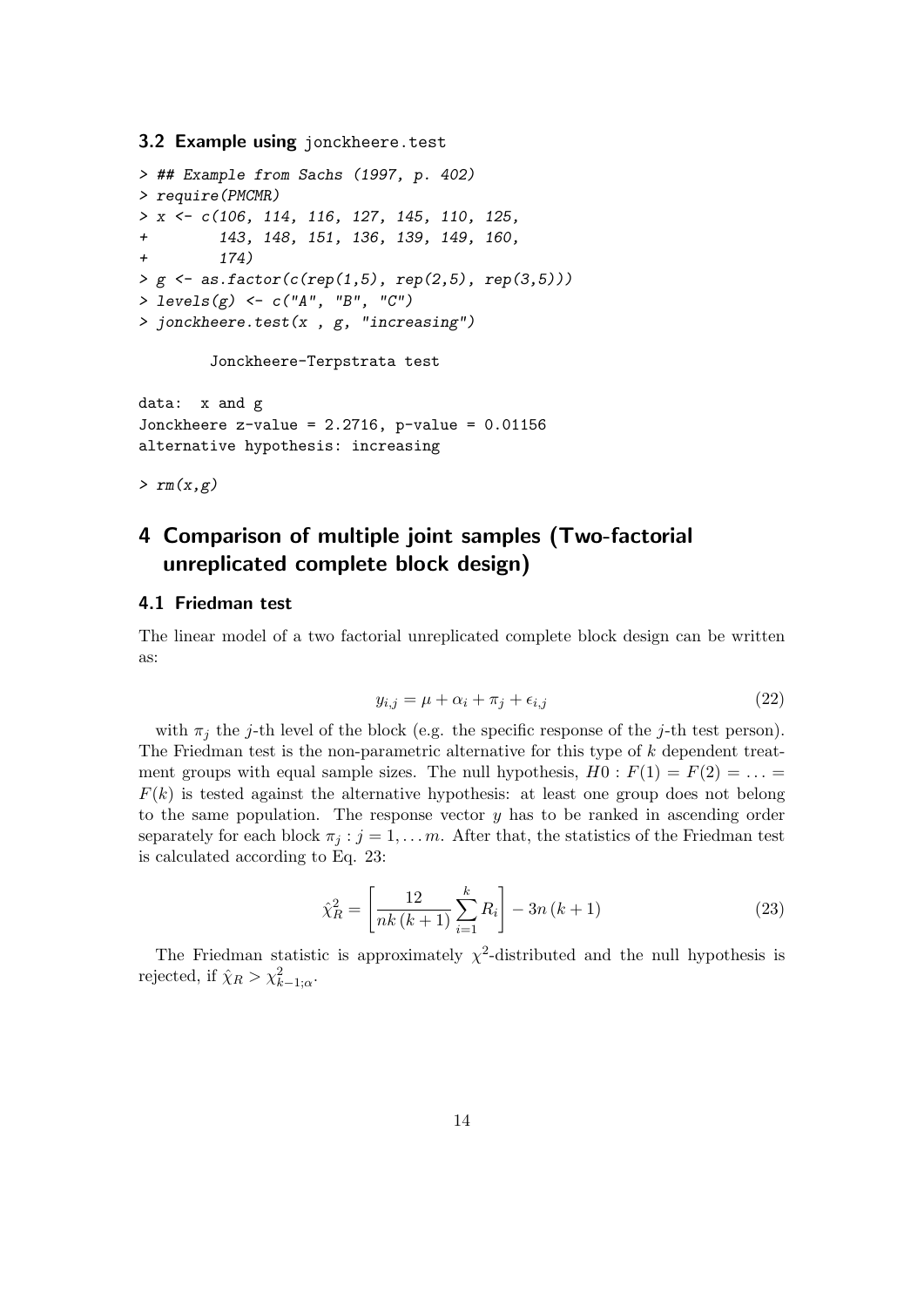#### 4.2 Friedman – post-hoc test after Nemenyi

Provided that the Friedman test indicates significance, the post-hoc test according to Nemenyi (1963) can be employed (Sachs, 1997, p. 668). This test requires a balanced design  $(n_1 = n_2 = \ldots = n_k = n)$  for each group k and a Friedman-type ranking of the data. The inequality 24 was taken from Demsar (2006, p. 11), where the critical difference refer to mean rank sums  $(|\bar{R}_i - \bar{R}_j|)$ :

$$
\left|\bar{R}_{i}-\bar{R}_{j}\right| > \frac{q_{\infty,k;\alpha}}{\sqrt{2}} \sqrt{\frac{k\left(k+1\right)}{6n}}\tag{24}
$$

This inequality leads to the same critical differences of rank sums  $(|R_i - R_j|)$  when multiplied with n for  $\alpha = [0.1, 0.5, 0.01]$ , as reported in the tables of Wilcoxon and Wilcox (1964, pp. 36–38). Likewise to the posthoc.kruskal.nemenyi.test the function posthoc.friedman.nemenyi.test calculates the corresponding levels of significance and the generic function print depicts the lower triangle of the matrix that contains these  $p$ -values. The test according to Nemenyi (1963) was developed to account for a family-wise error and is already a conservative test. This is the reason, why there is no p-adjustment included in the function.

#### 4.3 Example using posthoc.friedman.nemenyi.test

This example is taken from Sachs (1997, p. 675) and is also included in the help page of the function posthoc.friedman.nemenyi.test. In this experiment, six persons (block) subsequently received six different diuretics (groups) that are denoted A to F. The responses are the concentration of Na in urine measured two hours after each treatment.

```
> require(PMCMR)
> y <- matrix(c(
+ 3.88, 5.64, 5.76, 4.25, 5.91, 4.33, 30.58, 30.14, 16.92,
+ 23.19, 26.74, 10.91, 25.24, 33.52, 25.45, 18.85, 20.45,
+ 26.67, 4.44, 7.94, 4.04, 4.4, 4.23, 4.36, 29.41, 30.72,
+ 32.92, 28.23, 23.35, 12, 38.87, 33.12, 39.15, 28.06, 38.23,
+ 26.65),nrow=6, ncol=6,
+ dimnames=list(1:6,c("A","B","C","D","E","F")))
> print(y)A B C D E F
1 3.88 30.58 25.24 4.44 29.41 38.87
2 5.64 30.14 33.52 7.94 30.72 33.12
3 5.76 16.92 25.45 4.04 32.92 39.15
4 4.25 23.19 18.85 4.40 28.23 28.06
5 5.91 26.74 20.45 4.23 23.35 38.23
6 4.33 10.91 26.67 4.36 12.00 26.65
```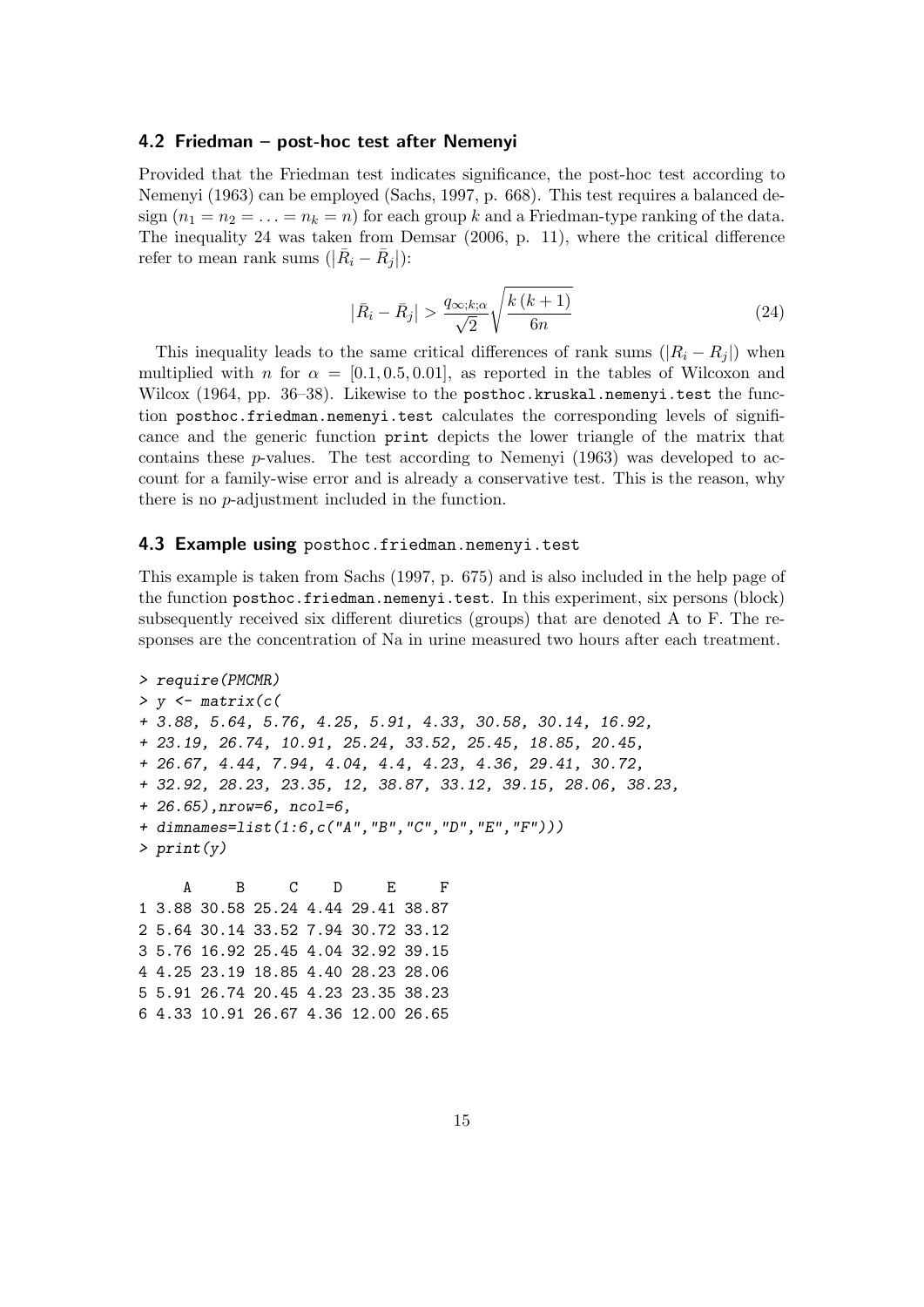

Figure 2: Na-concentration (mval) in urine of six test persons after treatment with six different diuretics.

Based on a visual inspection (Fig. 2), one may assume different responses of Naconcentration in urine as related to the applied diuretics.

The global test is the Friedman test, that is already implemented in the package stats (R Core Team, 2013):

```
> friedman.test(y)
```
Friedman rank sum test

data: y Friedman chi-squared =  $23.333$ , df =  $5$ , p-value =  $0.0002915$ 

As the Friedman test indicates significance  $(\chi^2(5) = 23.3, p < 0.01)$ , it is meaningful to conduct multiple comparisons in order to identify differences between the diuretics.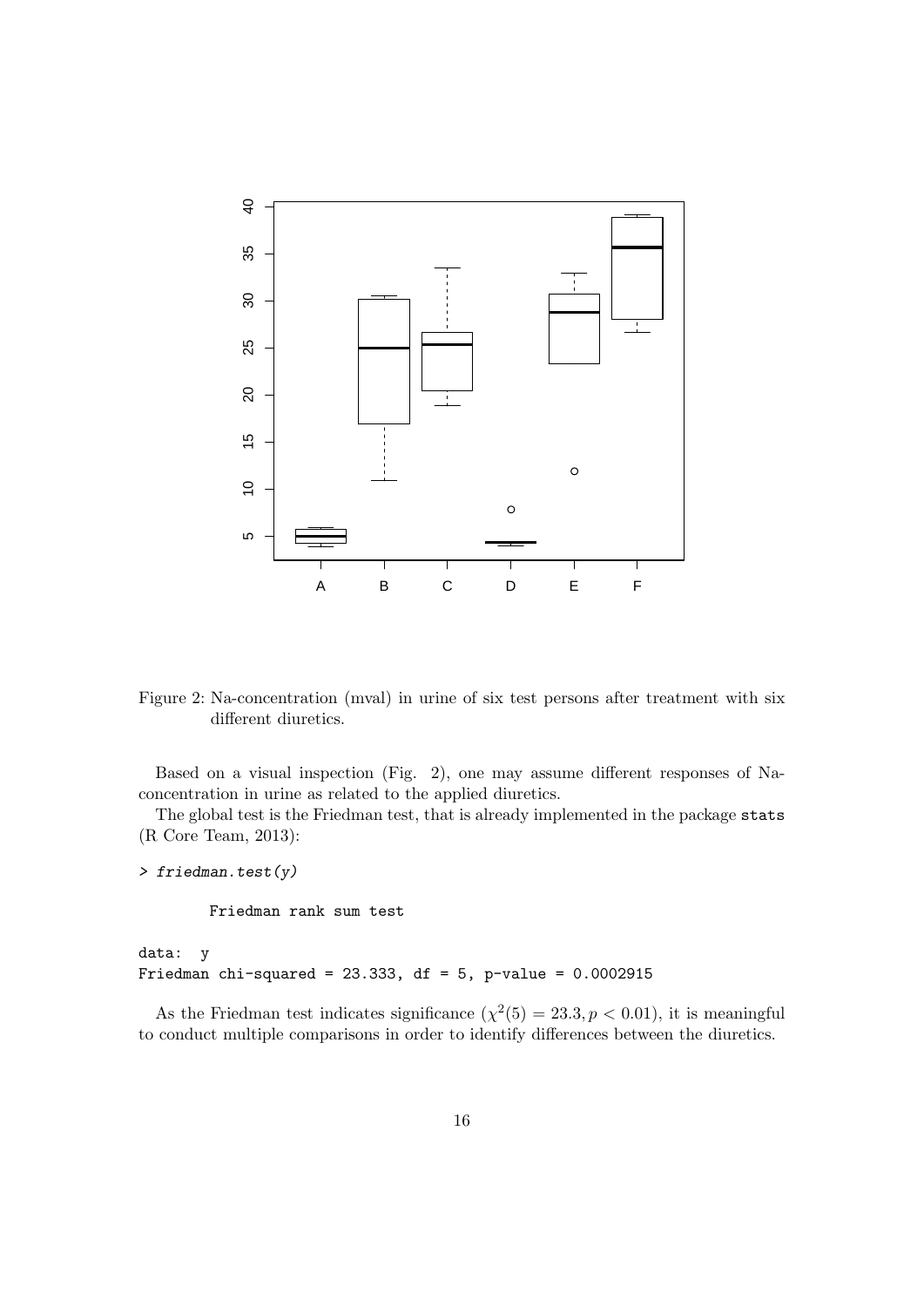$>$  posthoc.friedman.nemenyi.test(y)

Pairwise comparisons using Nemenyi multiple comparison test with q approximation for unreplicated blocked data

```
data: y
```
A B C D E B 0.1880 - - - -  $C$  0.0917 0.9996 -D 0.9996 0.3388 0.1880 -E 0.0395 0.9898 0.9996 0.0917 - F 0.0016 0.6363 0.8200 0.0052 0.9400

P value adjustment method: none

According to the Nemenyi post-hoc test for multiple joint samples, the treatment F based on the Na diuresis differs highly significant ( $p < 0.01$ ) to A and D, and E differs significantly ( $p < 0.05$ ) to A. Other contrasts are not significant ( $p > 0.05$ ). This is the same test decision as given by (Sachs, 1997, p. 675).

#### 4.4 Friedman – post-hoc test after Conover

Conover (1999) proposed a post-hoc test for pairwise comparisons, if Friedman-Test indicated significance. The absolute difference between two group rank sums are significantly different, if the following inequality is satisfied:

$$
|R_i - R_j| > t_{1 - \alpha/2; (n-1)(k-1)} \sqrt{\frac{2k\left(1 - \frac{\hat{\chi}_R^2}{n(k-1)}\right)\left(\sum_{i=1}^n \sum_{j=1}^k R_{i,j}^2 - \frac{nk(k+1)^2}{4}\right)}{(k-1)(n-1)}}\tag{25}
$$

Although Conover (1999) originally did not include a p-adjustment, the function has included the methods as given by p.adjust, because it is a very liberal test. So it is up to the user, to apply a p-adjustment or not, when using this function.

#### 4.5 Example using posthoc.friedman.conover.test

```
> require(PMCMR)
> y < - matrix(c(
+ 3.88, 5.64, 5.76, 4.25, 5.91, 4.33, 30.58, 30.14, 16.92,
+ 23.19, 26.74, 10.91, 25.24, 33.52, 25.45, 18.85, 20.45,
+ 26.67, 4.44, 7.94, 4.04, 4.4, 4.23, 4.36, 29.41, 30.72,
+ 32.92, 28.23, 23.35, 12, 38.87, 33.12, 39.15, 28.06, 38.23,
+ 26.65),nrow=6, ncol=6,
```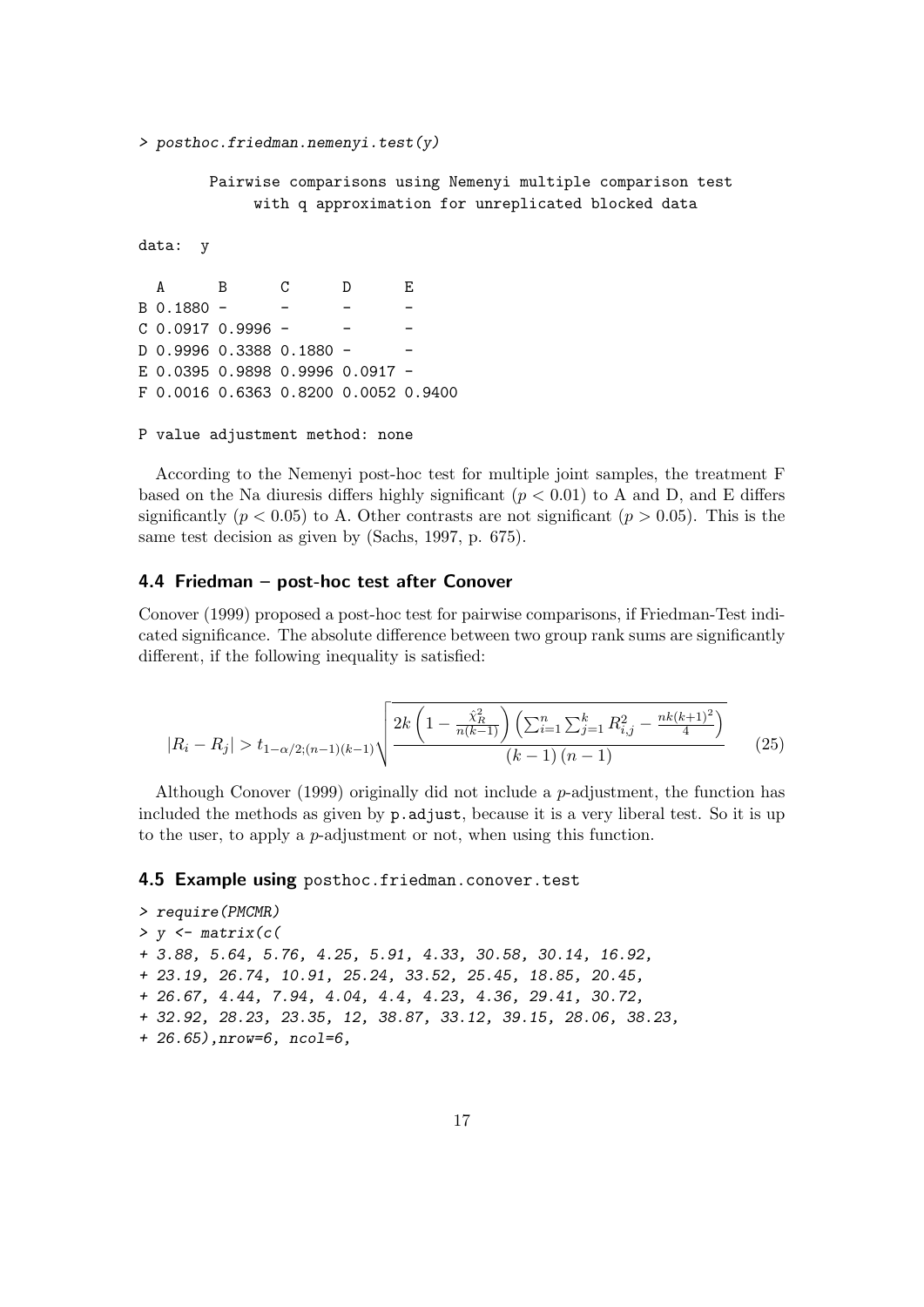```
+ dimnames=list(1:6,c("A","B","C","D","E","F")))
> friedman.test(y)
       Friedman rank sum test
data: y
Friedman chi-squared = 23.333, df = 5, p-value = 0.0002915> posthoc.friedman.conover.test(y=y, p.adjust="none")
       Pairwise comparisons using Conover's test for a two-way
                  balanced complete block design
data: y
  A B C D E
B 0.00014 - - - - -
C 3.0e-05 0.55547 - - - -
D 0.55547 0.00067 0.00014 -
E 6.5e-06 0.24321 0.55547 3.0e-05 -
F 8.0e-08 0.00621 0.02468 3.3e-07 0.08511
```
P value adjustment method: none

#### 4.6 Quade test

Likewise to the Friedman test, the Quade test is a non-parametric test for analyzing randomized complete block designs. According to Conover (1999) the Quade test is more powerful than the Friedman test in the case of  $k < 5$ . The H0 is that the k groups are identical, whereas HA means that at least one group differs from at least one other group. First, the data are ranked within each block (i.e. row) to yield  $R_{i,j}$ . Then, the range in each block (maximum minus minimum value of the data) needs to be computed and ranked,  $Q_i$ . Then the scores are

$$
S_{i,j} = Q_i * (R_{i,j} - (k+1)/2)
$$
\n(26)

and

$$
S_j = \sum_{i=1}^{b} S_{i,j} \tag{27}
$$

Then the test statistic is

$$
\hat{F} = \frac{(b-1)B}{A-B} \tag{28}
$$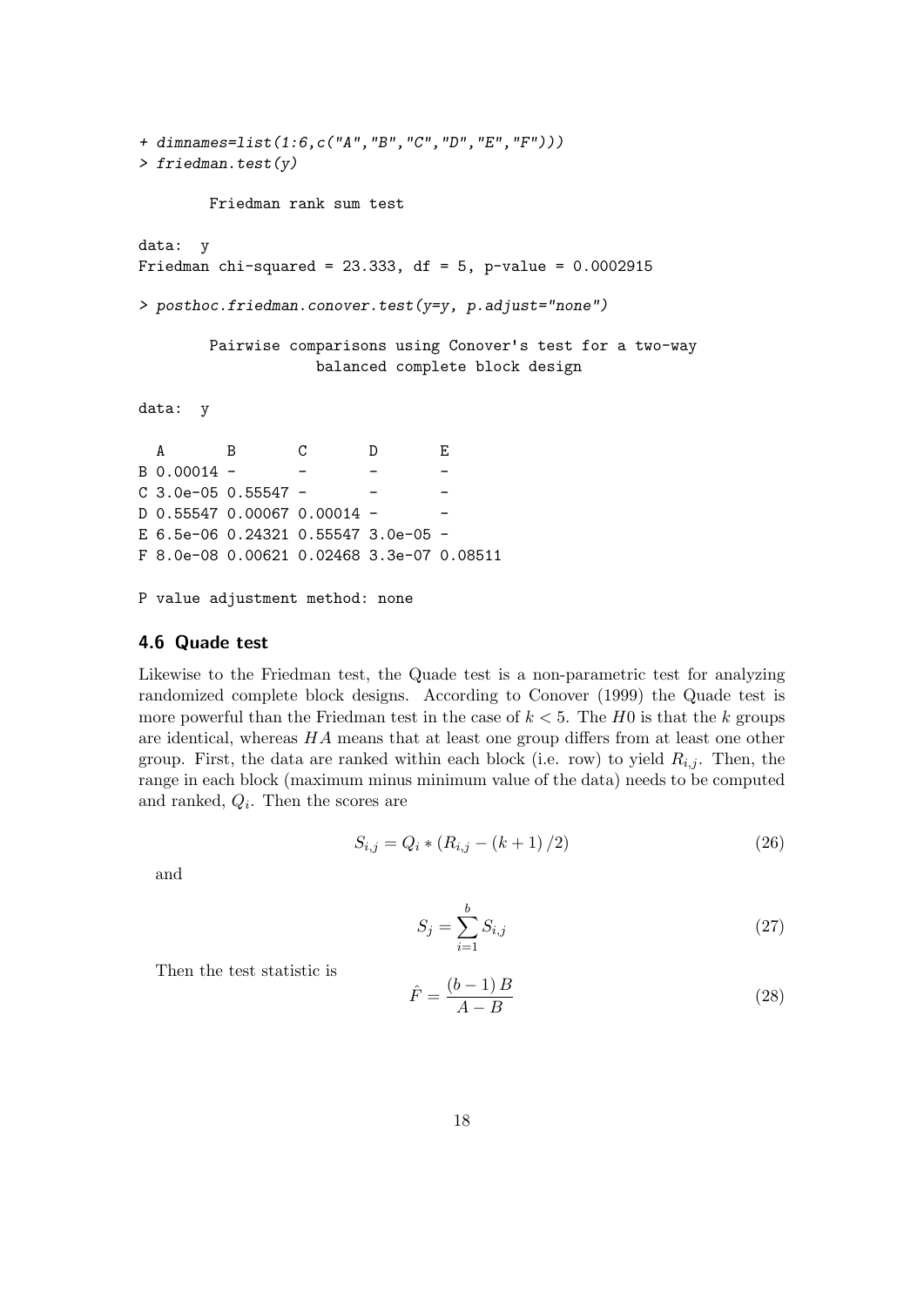with

$$
A = \sum_{i=1}^{b} \sum_{j=1}^{k} S_{i,j}^{2}
$$

$$
B = \frac{1}{b} \sum_{i=1}^{k} S_{j}^{2}
$$

The test statistic  $\hat{F}$  is tested against the F-quantile for a given  $\alpha$  with  $df_1 = k - 1$ and  $df_2 = (b-1) (k-1)$ . This is equivalent to a two-way ANOVA on the scores  $S_{i,j}$ .

#### 4.7 Quade – posthoc tests

The package PMCMR offers two posthoc tests following a significant Quade test. Inequality 29 was taken from Heckert and Filliben (2003) and uses the student-t distribution.

$$
|S_i - S_j| > t_{1 - \alpha/2*, (b-1)(k-1)} \sqrt{\frac{2b(A - B)}{(b - 1)(k - 1)}}\tag{29}
$$

Inequality 30 was taken from the manual of STATService 2.0 (Parejo et al., 2012) and uses the standard normal distribution.

$$
\left| \frac{W_i}{n_i (n_i + 1)/2} - \frac{W_j}{n_j (n_j + 1)/2} \right| > z_{1 - \alpha/2*} \sqrt{\frac{k (k + 1) (2n + 1) (k - 1)}{18n (n + 1)}} \tag{30}
$$

with

$$
W_j = \sum_{i=1}^{b} (Q_i * R_{i,j})
$$
\n(31)

The calculated p-values can be adjusted to control Type I error inflation with the methods as given in p.adjust.

#### 4.8 Example using posthoc.quade.test

```
> ## Conover (1999, p. 375f):
> ## Numbers of five brands of a new hand lotion sold in seven stores
> ## during one week.
> y \le matrix(c( 5, 4, 7, 10, 12,
+ 1, 3, 1, 0, 2,
+ 16, 12, 22, 22, 35,
+ 5, 4, 3, 5, 4,
+ 10, 9, 7, 13, 10,
+ 19, 18, 28, 37, 58,
+ 10, 7, 6, 8, 7),
+ nrow = 7, byrow = TRUE,
+ dimnames =
```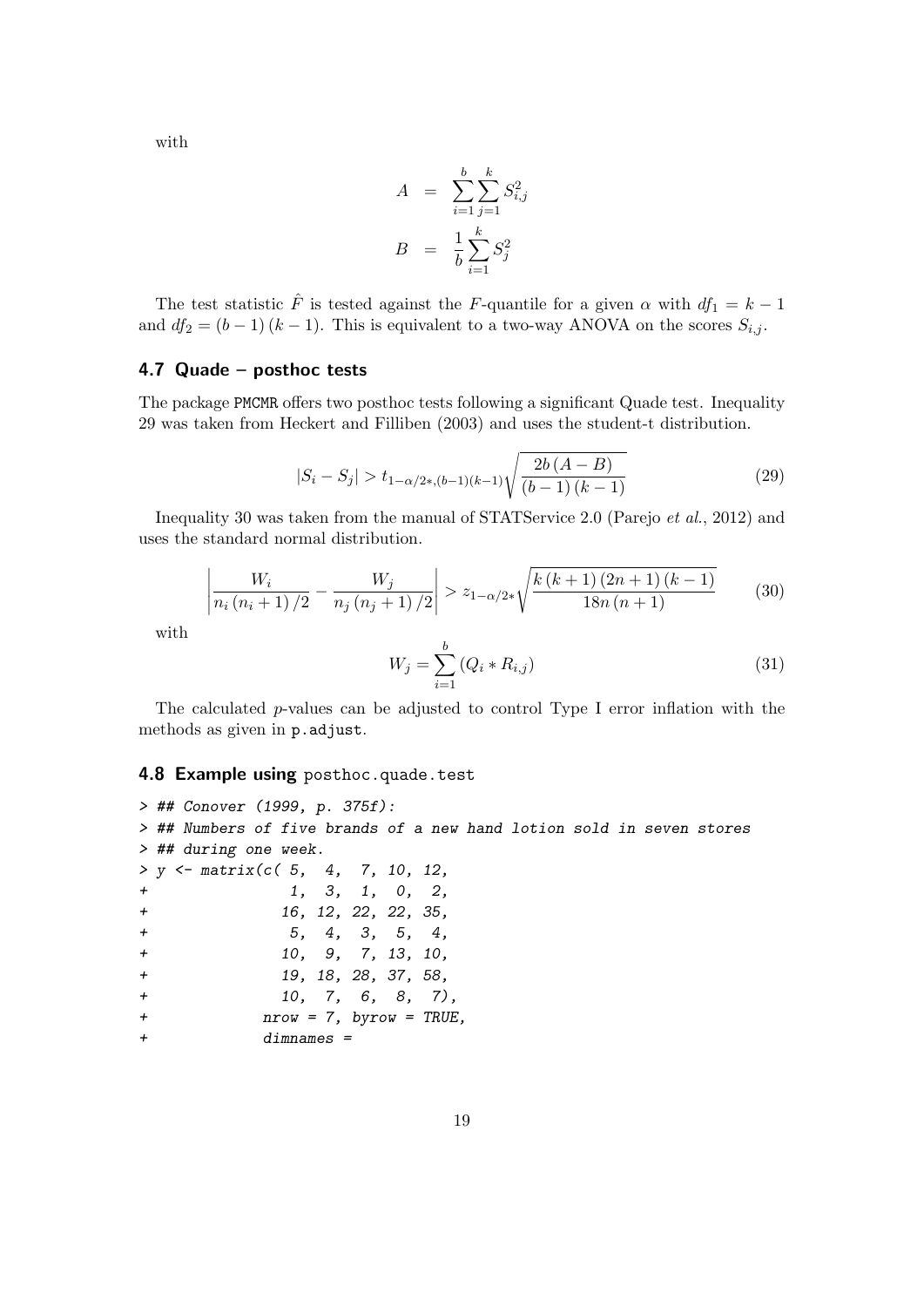```
+ list(Store = as.character(1:7),
+ Brand = LETTERS[1:5]))
> yBrand
Store A B C D E
   1 5 4 7 10 12
   2 1 3 1 0 2
   3 16 12 22 22 35
   4 5 4 3 5 4
   5 10 9 7 13 10
   6 19 18 28 37 58
   7 10 7 6 8 7
> quade.test(y)
       Quade test
data: y
Quade F = 3.8293, num df = 4, denom df = 24, p-value = 0.01519> posthoc.quade.test(y, dist="TDist", p.adj="none")
       Pairwise comparisons using posthoc-Quade test with TDist approximation
data: y
  A B C D
B \ 0.2087 - - - - -C 0.8401 0.2874 - -
D 0.1477 0.0102 0.1021 -
E 0.0416 0.0021 0.0269 0.5172
```
P value adjustment method: none

# 5 Comparison of multiple joint samples (Two-factorial balanced incomplete block design)

### 5.1 Durbin test

The Durbin test can be applied in cases of an balanced incomplete block design (BIBD). The BIBD is characterized by

 $\bullet$  Every block contains  $k$  groups (experimental units)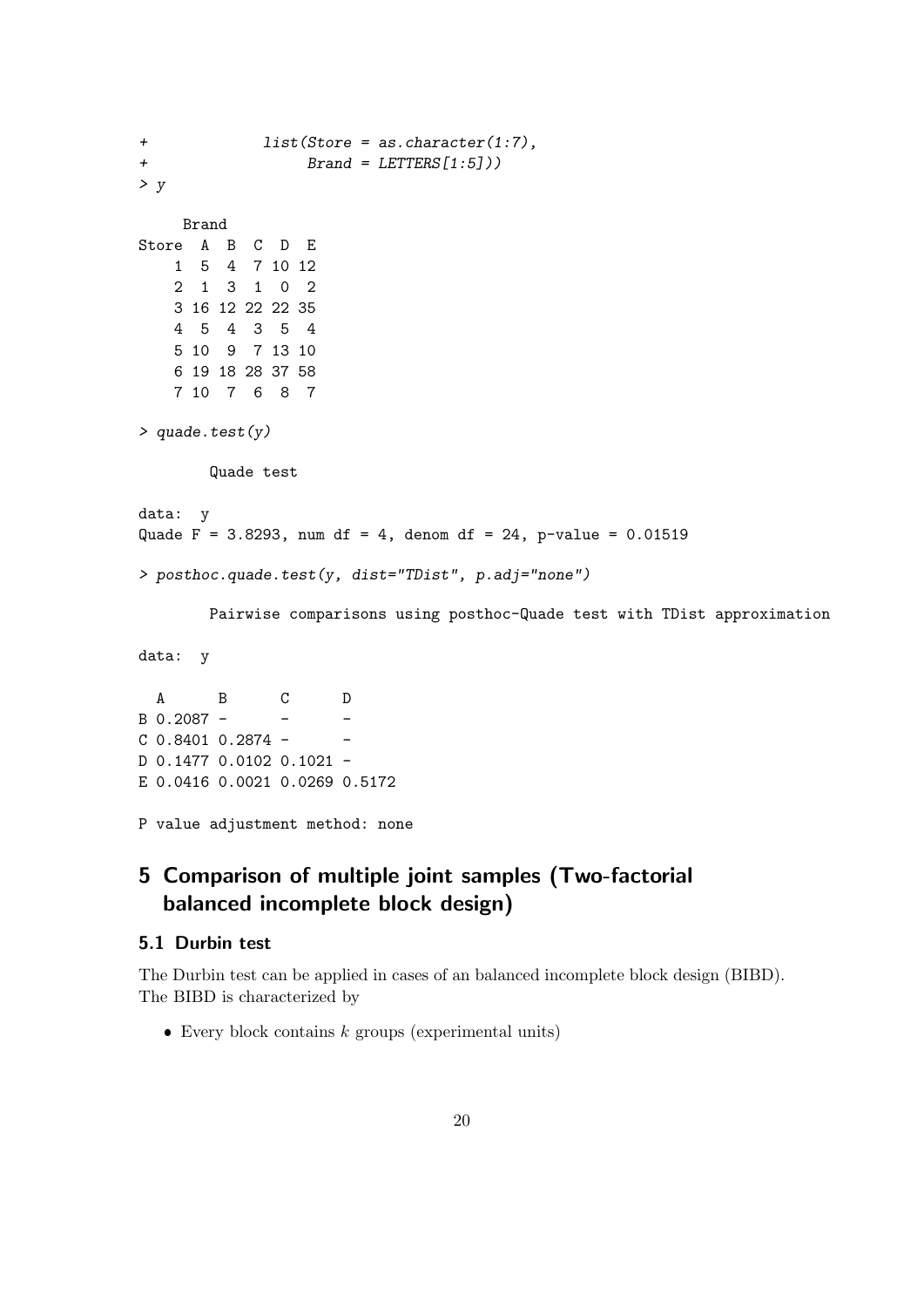- $\bullet$  Every group appears in r blocks
- Every group appears with every other group an equal number of times

The H0 is equivalent to the Friedman test or Quade test. First, rank the data  $X_{i,j}$ within each block to obtain  $R_{i,j}$ . Then

$$
R_j = \sum_{i=1}^{b} R_{i,j} \tag{32}
$$

The test statistic is

$$
\hat{\chi}^2 = \frac{(t-1)\left(\sum_{j=1}^t R_j^2 - r\ C\right)}{A - C} \tag{33}
$$

with  $t$  the number of groups,  $k$  the total number of groups per block,  $b$  the number of blocks and r the number of times each group appears.

Furthermore,

$$
A = \sum_{i=1}^{b} \sum_{j=1}^{t} R_{i,j}^{2}
$$
  

$$
C = \frac{bk * (k+1)^{2}}{4}
$$

The H0 is rejected if  $\hat{\chi}^2 > \chi^2$  on the level of  $\alpha$  with  $df = t - 1$ .

It should be noted that the Durbin test is equivalent to the Friedman test in case of a balanced complete block design.

#### 5.2 Example using durbin.test

> ## Example for an incomplete block design: > ## Data from Conover (1999, p. 391).  $> y < -$  matrix(c( + 2,NA,NA,NA,3, NA, 3, 3, 3, NA, NA, NA, 3, NA, NA, + 1, 2, NA, NA, NA, 1, 1, NA, 1, 1, + NA, NA, NA, NA, 2, NA, 2, 1, NA, NA, NA, NA, + 3, NA, 2, 1, NA, NA, NA, NA, 3, NA, 2, 2 + ), ncol=7, nrow=7, byrow=FALSE, + dimnames=list(1:7, LETTERS[1:7]))  $> y$ A B C D E F G 1 2 3 NA 1 NA NA NA 2 NA 3 1 NA 2 NA NA 3 NA NA 2 1 NA 3 NA 4 NA NA NA 1 2 NA 3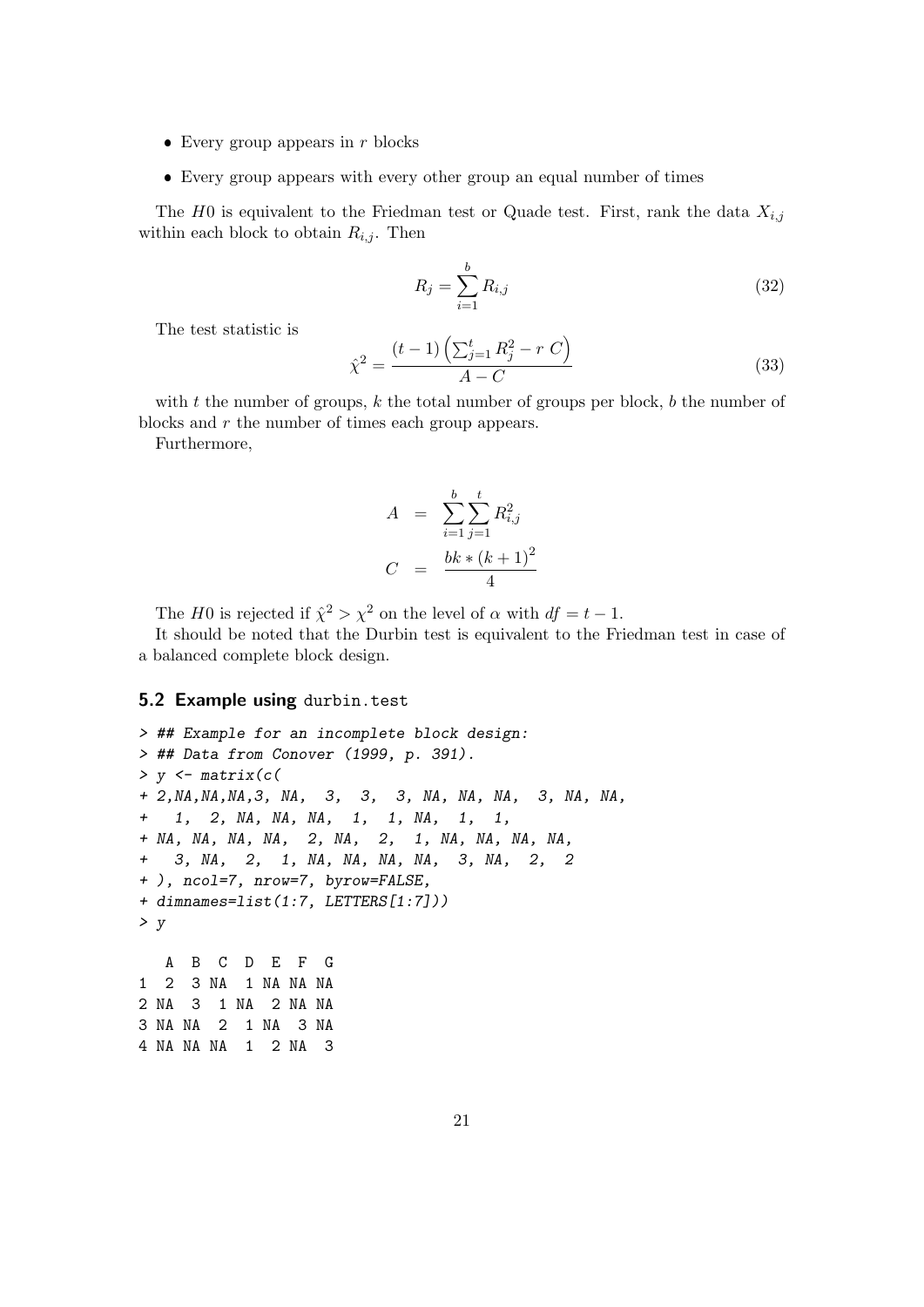5 3 NA NA NA 1 2 NA 6 NA 3 NA NA NA 1 2 7 3 NA 1 NA NA NA 2 > durbin.test(y) Durbin rank sum test

data: y Durbin chi-squared = 12, df =  $6$ , p-value = 0.06197

#### 5.3 Durbin – posthoc test

Provided that the omnibus test of Durbin indicates, that at least one group differs from another group, multiple comparisons can be conducted according to Inequality 34

$$
||R_j - R_i|| > t_{1-\alpha/2*,bk-b-t+1}\sqrt{\frac{(A-C) 2r}{bk-b-t+1} \left(1 - \frac{\hat{\chi}^2}{b*(k-1)}\right)}
$$
(34)

The p-values can be adjusted with p.adjust.

#### 5.4 Example using posthoc.durbin.test

```
> posthoc.durbin.test(y, p.adj="none")
```

```
Pairwise comparisons using Durbin's test for a two-way
         balanced incomplete block design
```
data: y

A B C D E F B 0.4379 - - - - - - $C$  0.0114 0.0035 - - - -D 0.0035 0.0012 0.4379 - -E 0.0400 0.0114 0.4379 0.1411 -  $-$ F 0.1411 0.0400 0.1411 0.0400 0.4379 - G 0.4379 0.1411 0.0400 0.0114 0.1411 0.4379

P value adjustment method: none

# 6 Auxiliary functions

The package PMCMR comes with a print.PMCMR and a summary.PMCMR function:

```
> print(posthoc.durbin.test(y, p.adj="none"))
```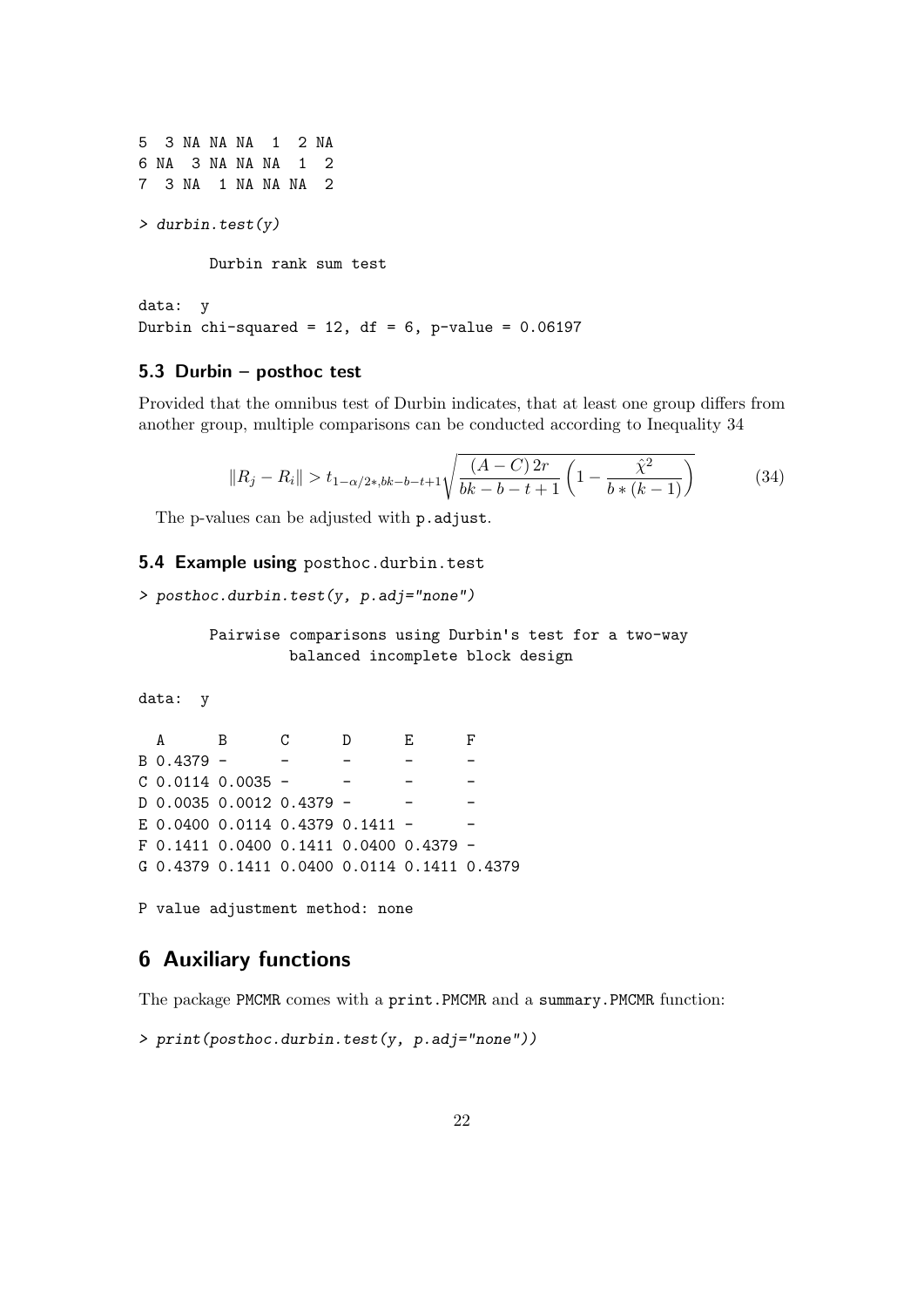Pairwise comparisons using Durbin's test for a two-way balanced incomplete block design data: y A B C D E F B 0.4379 - - - - -  $C$  0.0114 0.0035 - - - - -D 0.0035 0.0012 0.4379 - - - -E 0.0400 0.0114 0.4379 0.1411 -F 0.1411 0.0400 0.1411 0.0400 0.4379 - G 0.4379 0.1411 0.0400 0.0114 0.1411 0.4379 P value adjustment method: none > summary(posthoc.durbin.test(y, p.adj="none")) Pairwise comparisons using Durbin's test for a two-way balanced incomplete block design data: y P value adjustment method: none H0 statistic p.value 1 A = B 0.8164966 0.4379 2 A = C 3.2659863 0.0114 3 A = D 4.0824829 0.0035 4 A = E 2.4494897 0.0400 5 A = F 1.6329932 0.1411 6 A = G 0.8164966 0.4379 7 B = C 4.0824829 0.0035 8 B = D 4.8989795 0.0012 9 B = E 3.2659863 0.0114

10 B = F 2.4494897 0.0400 11 B = G 1.6329932 0.1411 12 C = D 0.8164966 0.4379 13 C = E 0.8164966 0.4379 14 C = F 1.6329932 0.1411 15 C = G 2.4494897 0.0400 16 D = E 1.6329932 0.1411 17 D = F 2.4494897 0.0400 18 D = G 3.2659863 0.0114 19 E = F 0.8164966 0.4379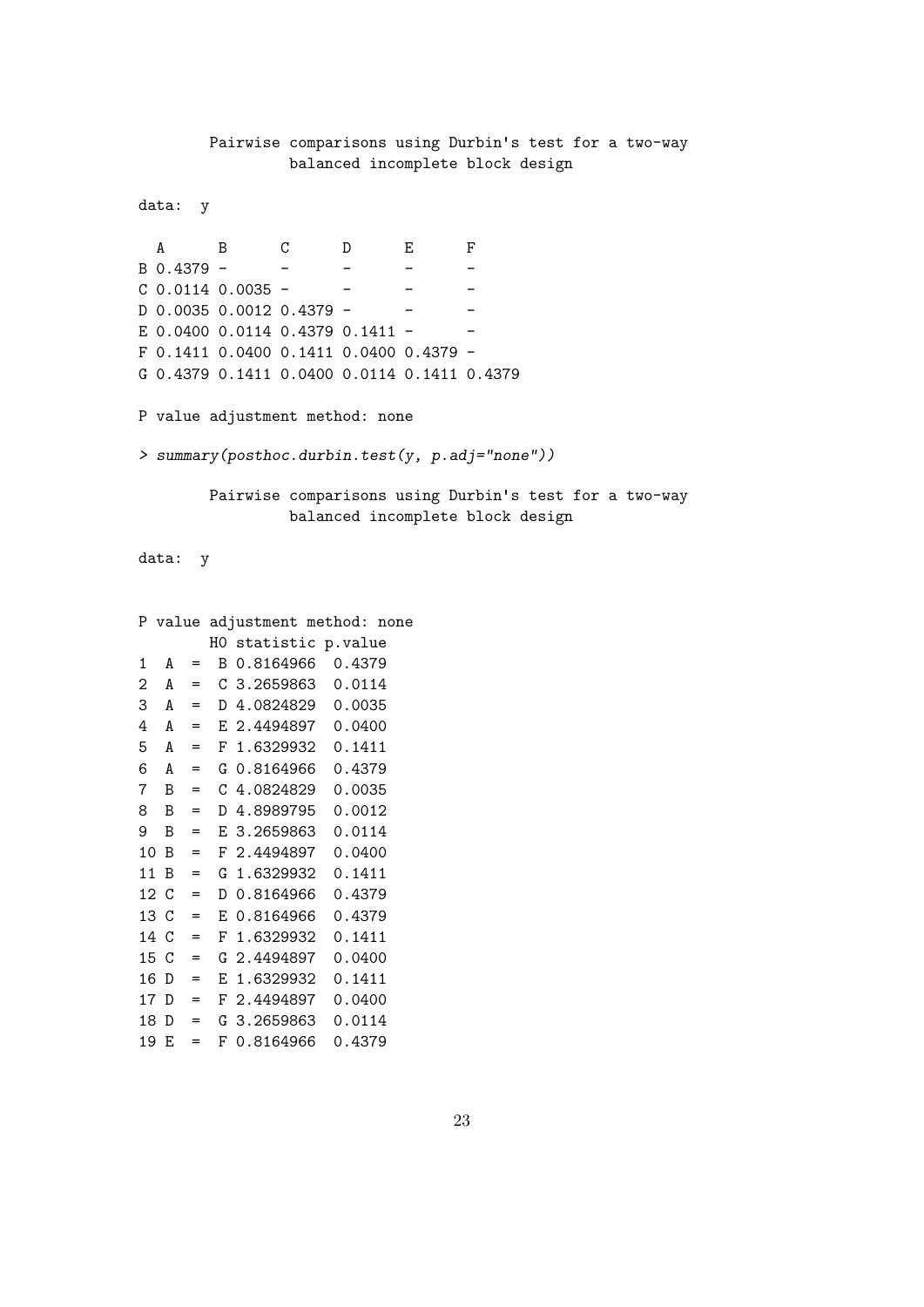```
20 E = G 1.6329932 0.1411
21 F = G 0.8164966 0.4379
```
Furthermore, the function get.pvalues was included, to extract the p-values from an PMCMR object or an pairwise.htest object. The output of get.pvalues is a named numeric vector, where each element is named after the corresponding pairwise comparison. It can be further processed with multcompLetters from the package multcompView to find and indicate homogeneous groups for a given level of significance. This can be used to create plots (Fig. 3) or tables (Table 1) with xtable.

```
> require(xtable)
> require(multcompView)
> data(InsectSprays)
> attach(InsectSprays)
> out <- posthoc.kruskal.dunn.test(count ~ spray, p.adjust="bonf")
> out.p <- get.pvalues(out)
> out.mcV <- multcompLetters(out.p, threshold=0.05)
> Rij <- rank(count)
> Rj.mean <- tapply(Rij, spray, mean)
> dat \leq data.frame(Group = names(Rj.mean),
+ meanRj = Rj.mean,
+ M = out.mcV$Letters)
> dat.x \leq xtable(dat)
> caption(dat.x) <- "Mean ranks (\hat{R}_{j}(j)\ of the
+ \\texttt{InsectSprays} data set. Different letters (M)
+ indicate significant differences ($p < 0.05$) according
+ to the Bonferroni-Dunn test (see Chap. \\ref{Dunn})."
> colnames(dat.x) <- c("Group", "$\\bar{R}_{j}$", "M")
> digits(dat.x) <- 1
> label(dat.x) <- "tab:bonf.dunn"
> print(dat.x, include.rownames=F, caption.placement="top",
+ sanitize.text.function = function(x){x},
+ table.placement="h")
```
> detach(InsectSprays)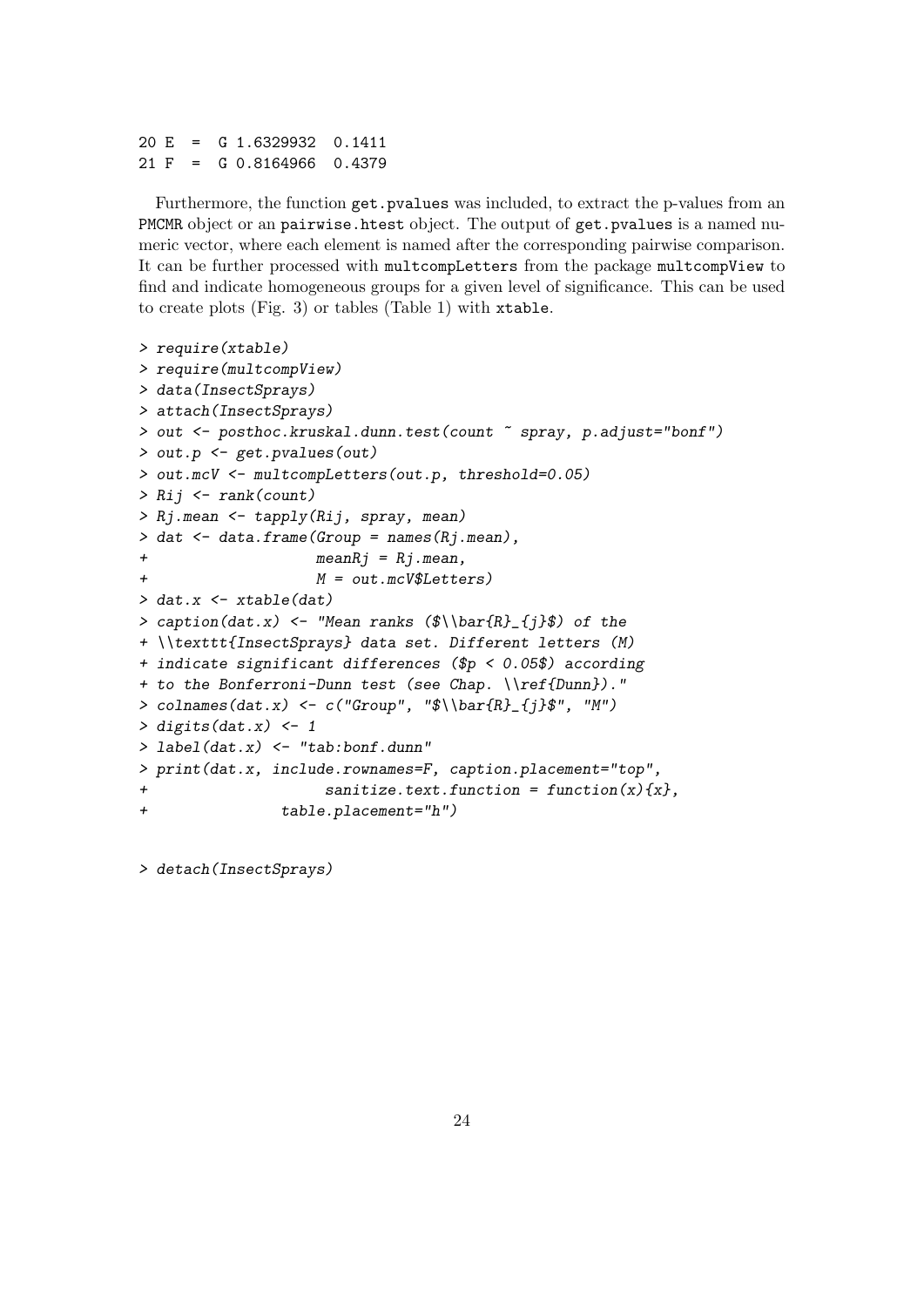Table 1: Mean ranks  $(\bar{R}_j)$  of the InsectSprays data set. Different letters (M) indicate significant differences ( $p < 0.05$ ) according to the Bonferroni-Dunn test (see Chap. 2.4).

| Group | $R_i$ | М  |
|-------|-------|----|
| A     | 52.2  | a. |
| В     | 54.8  | a. |
| С     | 11.5  | b  |
| D     | 25.6  | b  |
| E     | 19.3  | b  |
| F     | 55.6  | a. |

## References

Conover WJ (1999). Practical Nonparametric Statistics. 3rd edition. Wiley.

- Conover WJ, Iman RL (1979). "On multiple-comparison procedures." Technical report, Los Alamos Scientific Laboratory.
- Demsar J (2006). "Statistical comparisons of classifiers over multiple data sets." Journal of Machine Learning Research, 7, 1–30.
- Dunn OJ (1964). "Multiple comparisons using rank sums." Technometrics, 6, 241–252.
- Glantz SA (2012). Primer of biostatistics. 7 edition. McGraw Hill, New York.
- Heckert NA, Filliben JJ (2003). "Dataplot Reference Manual, Volume 2: Let Subcommands and Library Functions." Technical Report 148, National Institute of Standards and Technology.
- Jonckheere AR (1954). "A distribution-free k-sample test against ordered alternatives." Biometrica, 41, 133–145.
- Nemenyi P (1963). Distribution-free Multiple Comparisons. Ph.D. thesis, Princeton University.
- Parejo JA, García J, Ruiz-Cortés A, Riquelme JC (2012). "STATService: Herramienta de análisis estadístico como soporte para la investigación con Metaheurísticas. Actas del VIII Congreso Expañol sobre Metaheurísticas, Algoritmos Evolutivos y Bioinspirados."
- R Core Team (2013). R: A language and environement for statistical computing. Vienna, Austria. URL http://www.R-project.org/.
- Sachs L (1997). Angewandte Statistik. 8 edition. Springer, Berlin.
- Siegel S, Castellan Jr NJ (1988). Nonparametric Statistics for The Behavioral Sciences. 2nd edition. McGraw-Hill, New York.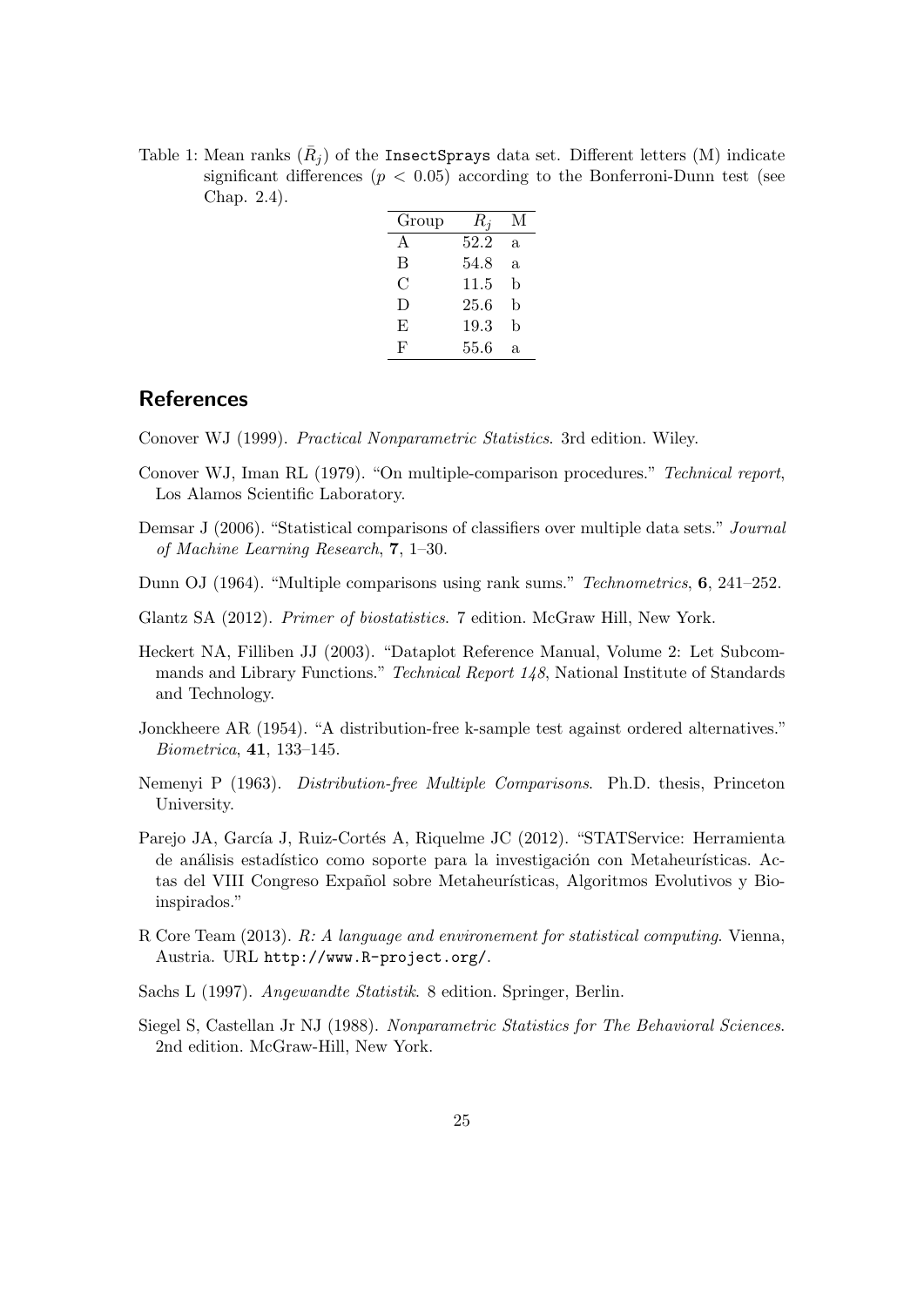Wilcoxon F, Wilcox RA (1964). Some rapid approximate statistical procedures. Lederle Laboratories, Pearl River.